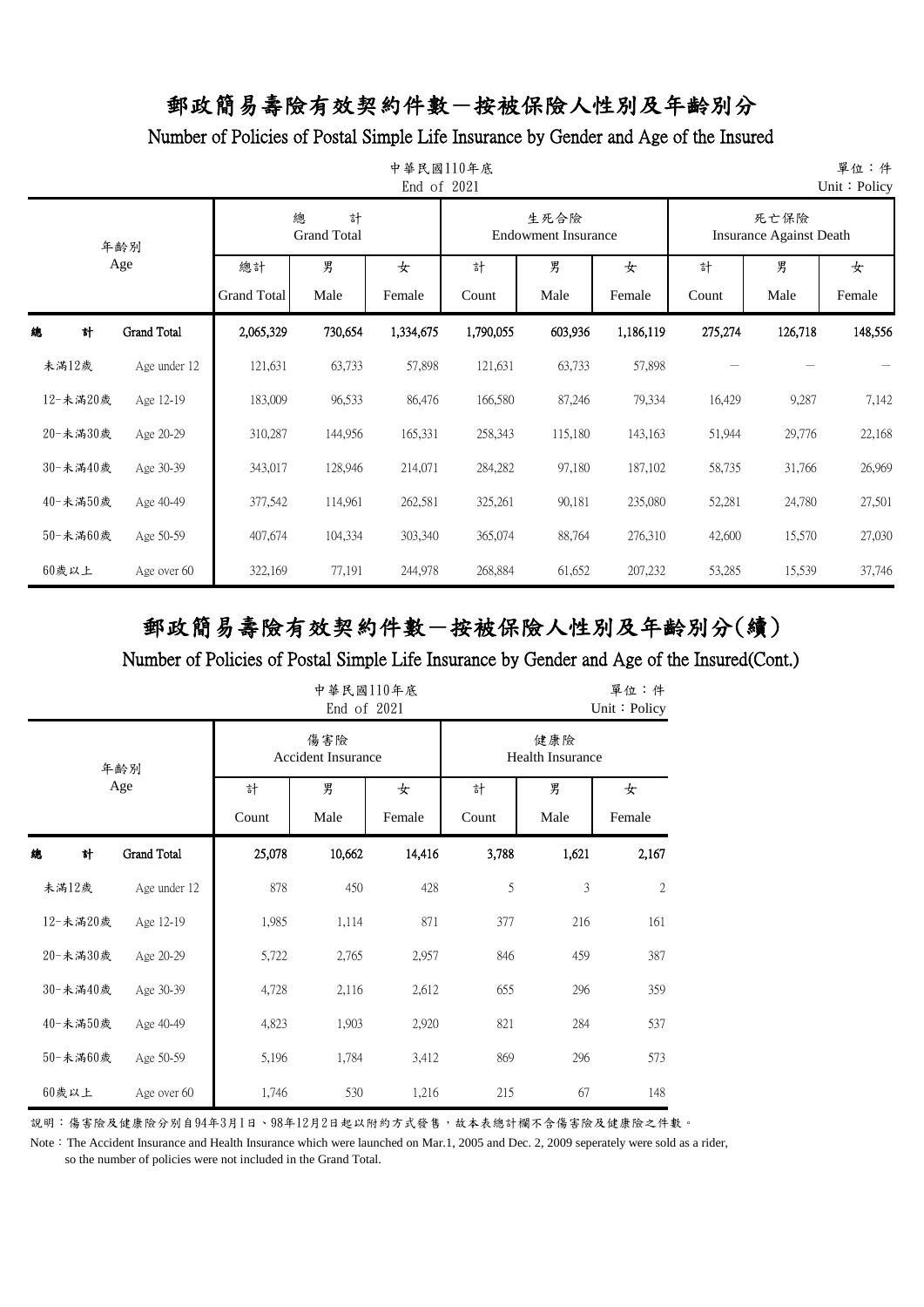#### Number of Policies of Postal Simple Life Insurance by Gender and Age of the Insured

|          | 單位:件<br>中華民國109年底<br>End of 2020<br>Unit: Policy |                    |                    |                              |           |           |         |                                                                      |         |         |         |  |
|----------|--------------------------------------------------|--------------------|--------------------|------------------------------|-----------|-----------|---------|----------------------------------------------------------------------|---------|---------|---------|--|
|          |                                                  | 年齢別                |                    | 總<br>計<br><b>Grand Total</b> |           |           | 生死合險    | 死亡保險<br><b>Insurance Against Death</b><br><b>Endowment Insurance</b> |         |         |         |  |
|          |                                                  | Age                | 總計                 | 男                            | 女         | 計         | 男       | 女                                                                    | 計       | 男       | 女       |  |
|          |                                                  |                    | <b>Grand Total</b> | Male                         | Female    | Count     | Male    | Female                                                               | Count   | Male    | Female  |  |
| 總        | 計                                                | <b>Grand Total</b> | 2,184,668          | 779,975                      | 1,404,693 | 1,963,681 | 668,930 | 1,294,751                                                            | 220,987 | 111,045 | 109,942 |  |
| 未滿12歲    |                                                  | Age under 12       | 124,119            | 65,030                       | 59,089    | 124,119   | 65,030  | 59,089                                                               |         |         |         |  |
| 12-未滿20歲 |                                                  | Age 12-19          | 208,579            | 109,321                      | 99,258    | 192,276   | 100,101 | 92,175                                                               | 16,303  | 9,220   | 7,083   |  |
| 20-未満30歲 |                                                  | Age 20-29          | 364,046            | 169,058                      | 194,988   | 312,326   | 139,336 | 172,990                                                              | 51,720  | 29,722  | 21,998  |  |
| 30-未滿40歲 |                                                  | Age 30-39          | 391,362            | 143,246                      | 248,116   | 334,204   | 112,023 | 222,181                                                              | 57,158  | 31,223  | 25,935  |  |
| 40-未滿50歲 |                                                  | Age 40-49          | 395,811            | 119,475                      | 276,336   | 351,353   | 97,193  | 254,160                                                              | 44,458  | 22,282  | 22,176  |  |
| 50-未満60歲 |                                                  | Age 50-59          | 409,990            | 104,755                      | 305,235   | 380,658   | 92,929  | 287,729                                                              | 29,332  | 11,826  | 17,506  |  |
| $60$ 歲以上 |                                                  | Age over 60        | 290,761            | 69,090                       | 221,671   | 268,745   | 62,318  | 206,427                                                              | 22,016  | 6,772   | 15,244  |  |

# 郵政簡易壽險有效契約件數-按被保險人性別及年齡別分(續)

### Number of Policies of Postal Simple Life Insurance by Gender and Age of the Insured(Cont.)

|   |          |                    | 單位:件<br>Unit: Policy |                                  |        |                         |                |                |
|---|----------|--------------------|----------------------|----------------------------------|--------|-------------------------|----------------|----------------|
|   |          | 年齡別                |                      | 傷害險<br><b>Accident Insurance</b> | 健康險    | <b>Health Insurance</b> |                |                |
|   |          | Age                | 計                    | 男                                | 女      | 計                       | 男              | 女              |
|   |          |                    | Count                | Male                             | Female | Count                   | Male           | Female         |
| 總 | 計        | <b>Grand Total</b> | 24,317               | 10,376                           | 13,941 | 4,092                   | 1,768          | 2,324          |
|   | 未滿12歲    | Age under 12       | 902                  | 460                              | 442    | 6                       | $\overline{4}$ | $\overline{2}$ |
|   | 12-未滿20歲 | Age 12-19          | 2,072                | 1,144                            | 928    | 427                     | 233            | 194            |
|   | 20-未滿30歲 | Age 20-29          | 5,562                | 2,753                            | 2,809  | 997                     | 526            | 471            |
|   | 30-未滿40歲 | Age 30-39          | 4,339                | 1,957                            | 2,382  | 709                     | 333            | 376            |
|   | 40-未滿50歲 | Age 40-49          | 4,500                | 1,763                            | 2,737  | 826                     | 290            | 536            |
|   | 50-未滿60歲 | Age 50-59          | 5,130                | 1,743                            | 3,387  | 912                     | 312            | 600            |
|   | 60歲以上    | Age over 60        | 1,812                | 556                              | 1,256  | 215                     | 70             | 145            |

說明:傷害險及健康險分別自94年3月1日、98年12月2日起以附約方式發售,故本表總計欄不含傷害險及健康險之件數。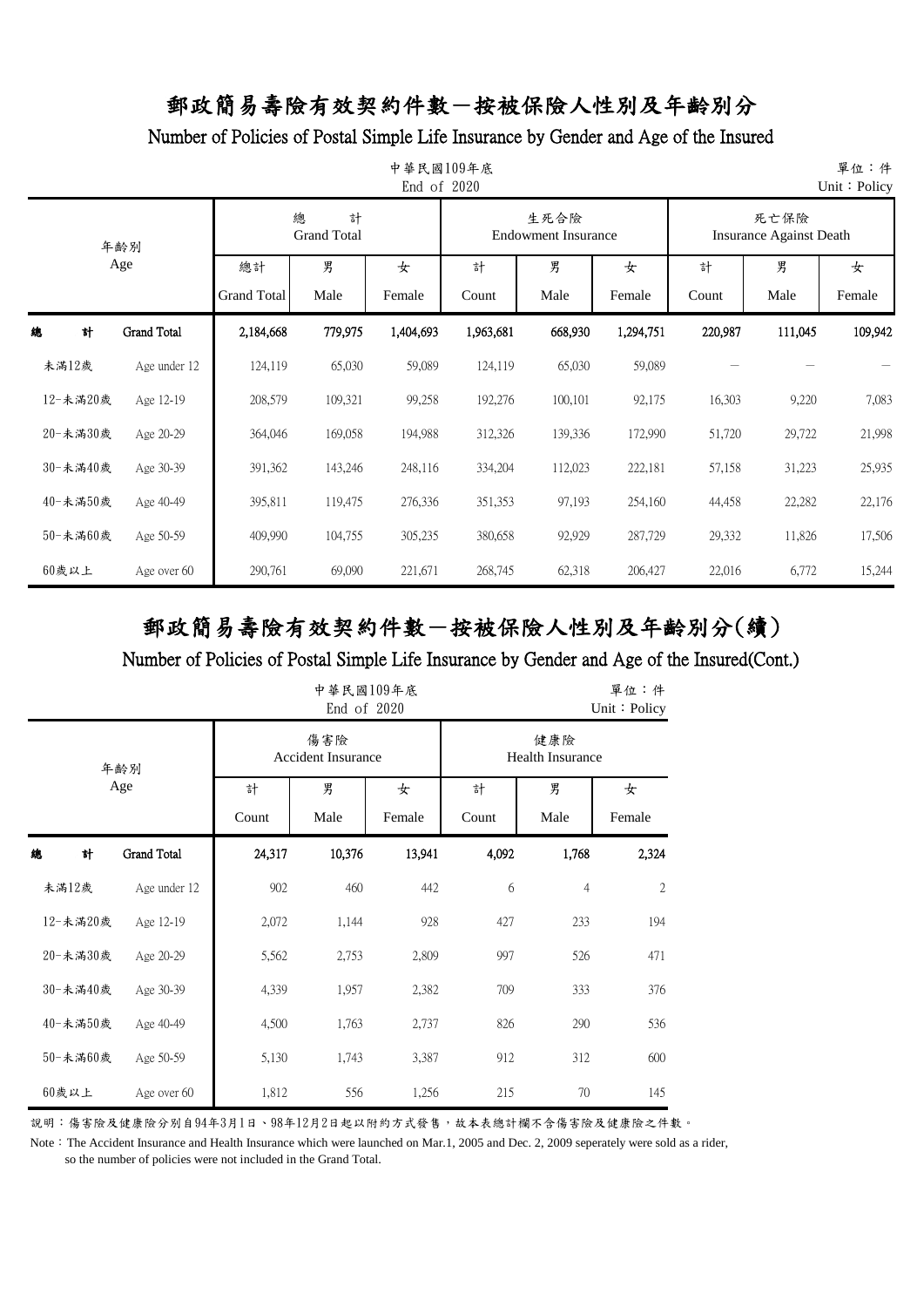### Number of Policies of Postal Simple Life Insurance by Gender and Age of the Insured

| 中華民國108年底<br>單位:件<br>End of 2019<br>Unit: Policy |          |                    |           |                                                                    |           |           |         |           |         |                                        |         |  |  |
|--------------------------------------------------|----------|--------------------|-----------|--------------------------------------------------------------------|-----------|-----------|---------|-----------|---------|----------------------------------------|---------|--|--|
|                                                  |          | 年齢別                |           | 總<br>計<br>生死合險<br><b>Grand Total</b><br><b>Endowment Insurance</b> |           |           |         |           |         | 死亡保險<br><b>Insurance Against Death</b> |         |  |  |
|                                                  | Age      |                    | 總計        | 男                                                                  | 女         | 計         | 男       | 女         | 計       | 男                                      | 女       |  |  |
|                                                  |          | <b>Grand Total</b> | Male      | Female                                                             | Count     | Male      | Female  | Count     | Male    | Female                                 |         |  |  |
| 總                                                | 計        | <b>Grand Total</b> | 2,269,987 | 817,904                                                            | 1,452,083 | 2,053,033 | 706,788 | 1,346,245 | 216,954 | 111,116                                | 105,838 |  |  |
|                                                  | 未滿12歲    | Age 11 and under   | 117,900   | 61,842                                                             | 56,058    | 117,900   | 61,842  | 56,058    |         |                                        |         |  |  |
|                                                  | 12-未滿20歲 | Age 12-19          | 227,044   | 118,615                                                            | 108,429   | 210,447   | 109,209 | 101,238   | 16,597  | 9,406                                  | 7,191   |  |  |
|                                                  | 20-未満30歲 | Age 20-29          | 409,205   | 189,069                                                            | 220,136   | 356,007   | 158,700 | 197,307   | 53,198  | 30,369                                 | 22,829  |  |  |
|                                                  | 30-未滿40歲 | Age 30-39          | 431,302   | 155,677                                                            | 275,625   | 372,598   | 123,730 | 248,868   | 58,704  | 31,947                                 | 26,757  |  |  |
|                                                  | 40-未滿50歲 | Age 40-49          | 409,261   | 123,289                                                            | 285,972   | 364,642   | 100,793 | 263,849   | 44,619  | 22,496                                 | 22,123  |  |  |
|                                                  | 50-未滿60歲 | Age 50-59          | 406,656   | 105,004                                                            | 301,652   | 379,084   | 93,463  | 285,621   | 27,572  | 11,541                                 | 16,031  |  |  |
|                                                  | 60歲以上    | Age over 60        | 268,619   | 64,408                                                             | 204,211   | 252,355   | 59,051  | 193,304   | 16,264  | 5,357                                  | 10,907  |  |  |

# 郵政簡易壽險有效契約件數-按被保險人性別及年齡別分(續)

### Number of Policies of Postal Simple Life Insurance by Gender and Age of the Insured(Cont.)

|   |          |                    |                         |                                  | 單位:件<br>Unit: Policy |       |                                |        |  |  |
|---|----------|--------------------|-------------------------|----------------------------------|----------------------|-------|--------------------------------|--------|--|--|
|   |          | 年齢別                |                         | 傷害險<br><b>Accident Insurance</b> |                      |       | 健康險<br><b>Health Insurance</b> |        |  |  |
|   |          | Age                | 計                       | 男<br>女                           |                      | 計     | 男                              | 女      |  |  |
|   |          |                    | Male<br>Female<br>Count |                                  |                      | Count | Male                           | Female |  |  |
| 總 | 計        | <b>Grand Total</b> | 25,706                  | 11,155                           | 14,551               | 4,374 | 1,896                          | 2,478  |  |  |
|   | 未満12歲    | Age 11 and under   | 896                     | 453                              | 443                  | 6     | 3                              | 3      |  |  |
|   | 12-未滿20歲 | Age 12-19          | 2,290                   | 1,259                            | 1,031                | 482   | 256                            | 226    |  |  |
|   | 20-未滿30歲 | Age 20-29          | 6,104                   | 3,055                            | 3,049                | 1,103 | 576                            | 527    |  |  |
|   | 30-未滿40歲 | Age 30-39          | 4,572                   | 2,077                            | 2,495                | 734   | 346                            | 388    |  |  |
|   | 40-未滿50歲 | Age 40-49          | 4,612                   | 1,845                            | 2,767                | 845   | 299                            | 546    |  |  |
|   | 50-未滿60歲 | Age 50-59          | 5,371                   | 1,877                            | 3,494                | 963   | 327                            | 636    |  |  |
|   | $60$ 歲以上 | Age over 60        | 1,861                   | 589                              | 1,272                | 241   | 89                             | 152    |  |  |

說明:傷害險及健康險分別自94年3月1日、98年12月2日起以附約方式發售,故本表總計欄不含傷害險及健康險之件數。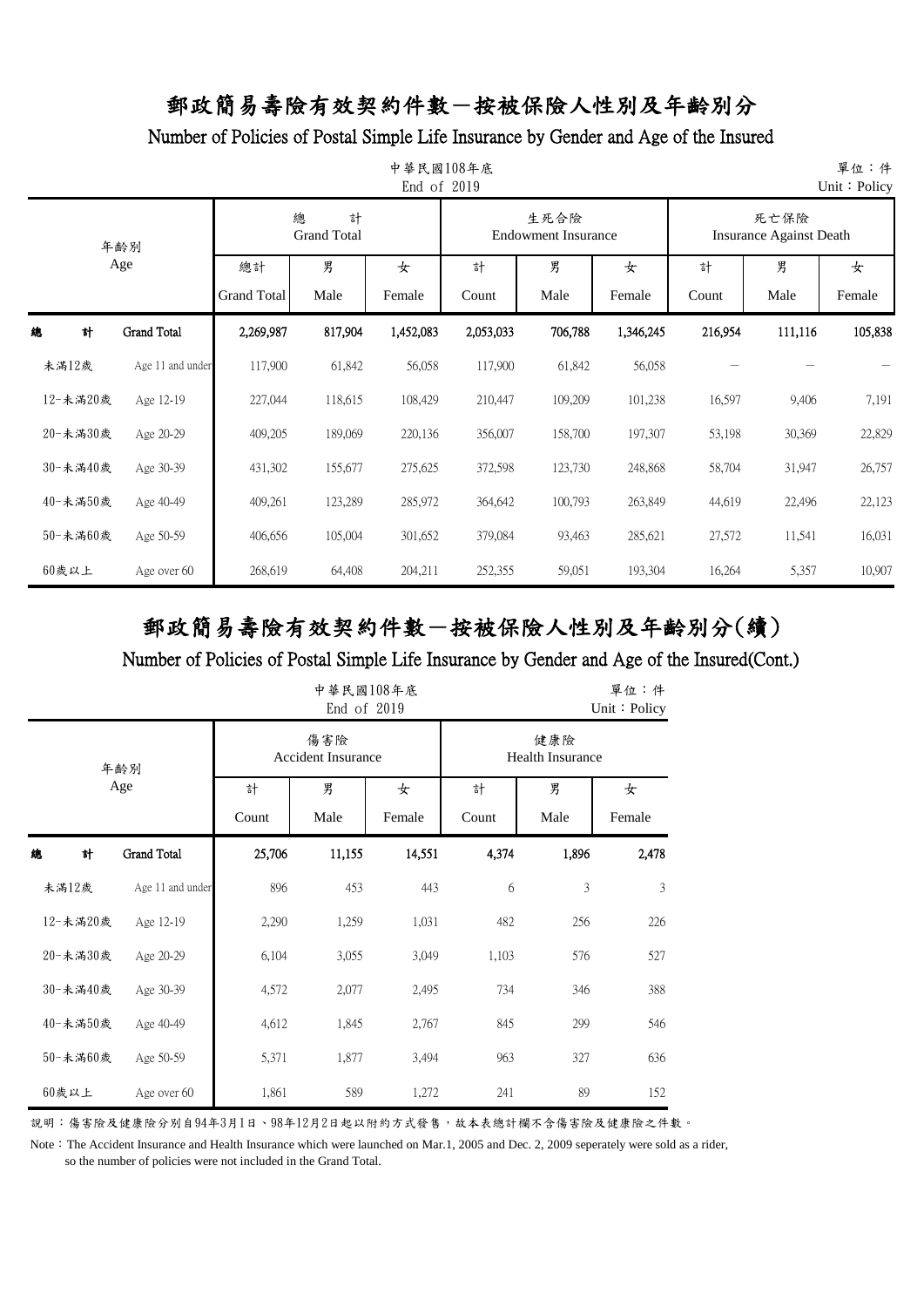#### Number of Policies of Postal Simple Life Insurance by Gender and Age of the Insured

| 單位:件<br>中華民國107年底<br>End of 2018<br>Unit: Policy |          |                  |                    |                              |           |           |                                    |           |                                        |         |         |  |
|--------------------------------------------------|----------|------------------|--------------------|------------------------------|-----------|-----------|------------------------------------|-----------|----------------------------------------|---------|---------|--|
|                                                  |          | 年齢別              |                    | 總<br>計<br><b>Grand Total</b> |           |           | 生死合險<br><b>Endowment Insurance</b> |           | 死亡保險<br><b>Insurance Against Death</b> |         |         |  |
|                                                  | Age      |                  | 總計                 | 男                            | 女         | 計         | 男                                  | 女         | 計                                      | 男       | 女       |  |
|                                                  |          |                  | <b>Grand Total</b> | Male                         | Female    | Count     | Male                               | Female    | Count                                  | Male    | Female  |  |
| 總                                                | 計        | Grand Total      | 2,308,467          | 840,884                      | 1,467,583 | 2,099,959 | 732,773                            | 1,367,186 | 208,508                                | 108,111 | 100,397 |  |
|                                                  | 未滿12歲    | Age 11 and under | 118,408            | 62,269                       | 56,139    | 118,408   | 62,269                             | 56,139    |                                        |         |         |  |
|                                                  | 12-未滿20歲 | Age 12-19        | 242,999            | 126,099                      | 116,900   | 226,760   | 116,892                            | 109,868   | 16,239                                 | 9,207   | 7,032   |  |
|                                                  | 20-未満30歲 | Age 20-29        | 443,919            | 203,808                      | 240,111   | 392,205   | 173,917                            | 218,288   | 51,714                                 | 29,891  | 21,823  |  |
|                                                  | 30-未滿40歲 | Age 30-39        | 459,920            | 164,417                      | 295,503   | 403,294   | 133,424                            | 269,870   | 56,626                                 | 30,993  | 25,633  |  |
|                                                  | 40-未滿50歲 | Age 40-49        | 413,254            | 124,822                      | 288,432   | 369,748   | 102,743                            | 267,005   | 43,506                                 | 22,079  | 21,427  |  |
|                                                  | 50-未滿60歲 | Age 50-59        | 391,611            | 102,058                      | 289,553   | 364,811   | 90,725                             | 274,086   | 26,800                                 | 11,333  | 15,467  |  |
|                                                  | 60歲以上    | Age over 60      | 238,356            | 57,411                       | 180,945   | 224,733   | 52,803                             | 171,930   | 13,623                                 | 4,608   | 9,015   |  |

## 郵政簡易壽險有效契約件數-按被保險人性別及年齡別分(續)

### Number of Policies of Postal Simple Life Insurance by Gender and Age of the Insured(Cont.)

|   |          |                    |             |                                  | 單位:件<br>Unit: Policy |                                |        |       |  |
|---|----------|--------------------|-------------|----------------------------------|----------------------|--------------------------------|--------|-------|--|
|   |          | 年齢別                |             | 傷害險<br><b>Accident Insurance</b> |                      | 健康險<br><b>Health Insurance</b> |        |       |  |
|   |          | Age                | 男<br>計<br>女 |                                  | 計                    | 男                              | 女      |       |  |
|   |          |                    | Count       | Male                             | Count                | Male                           | Female |       |  |
| 總 | 計        | <b>Grand Total</b> | 28,095      | 12,289                           | 15,806               | 4,687                          | 2,043  | 2,644 |  |
|   | 未満12歲    | Age 11 and under   | 930         | 491                              | 439                  | 6                              | 3      | 3     |  |
|   | 12-未滿20歲 | Age 12-19          | 2,602       | 1,442                            | 1,160                | 565                            | 292    | 273   |  |
|   | 20-未滿30歲 | Age 20-29          | 6,938       | 3,477                            | 3,461                | 1,220                          | 634    | 586   |  |
|   | 30-未滿40歲 | Age 30-39          | 5,049       | 2,239                            | 2,810                | 775                            | 364    | 411   |  |
|   | 40-未滿50歲 | Age 40-49          | 5,003       | 2,027                            | 2,976                | 889                            | 328    | 561   |  |
|   | 50-未滿60歲 | Age 50-59          | 5,662       | 2,004                            | 3,658                | 988                            | 341    | 647   |  |
|   | $60$ 歲以上 | Age over 60        | 1,911       | 609                              | 1,302                | 244                            | 81     | 163   |  |

說明:傷害險及健康險分別自94年3月1日、98年12月2日起以附約方式發售,故本表總計欄不含傷害險及健康險之件數。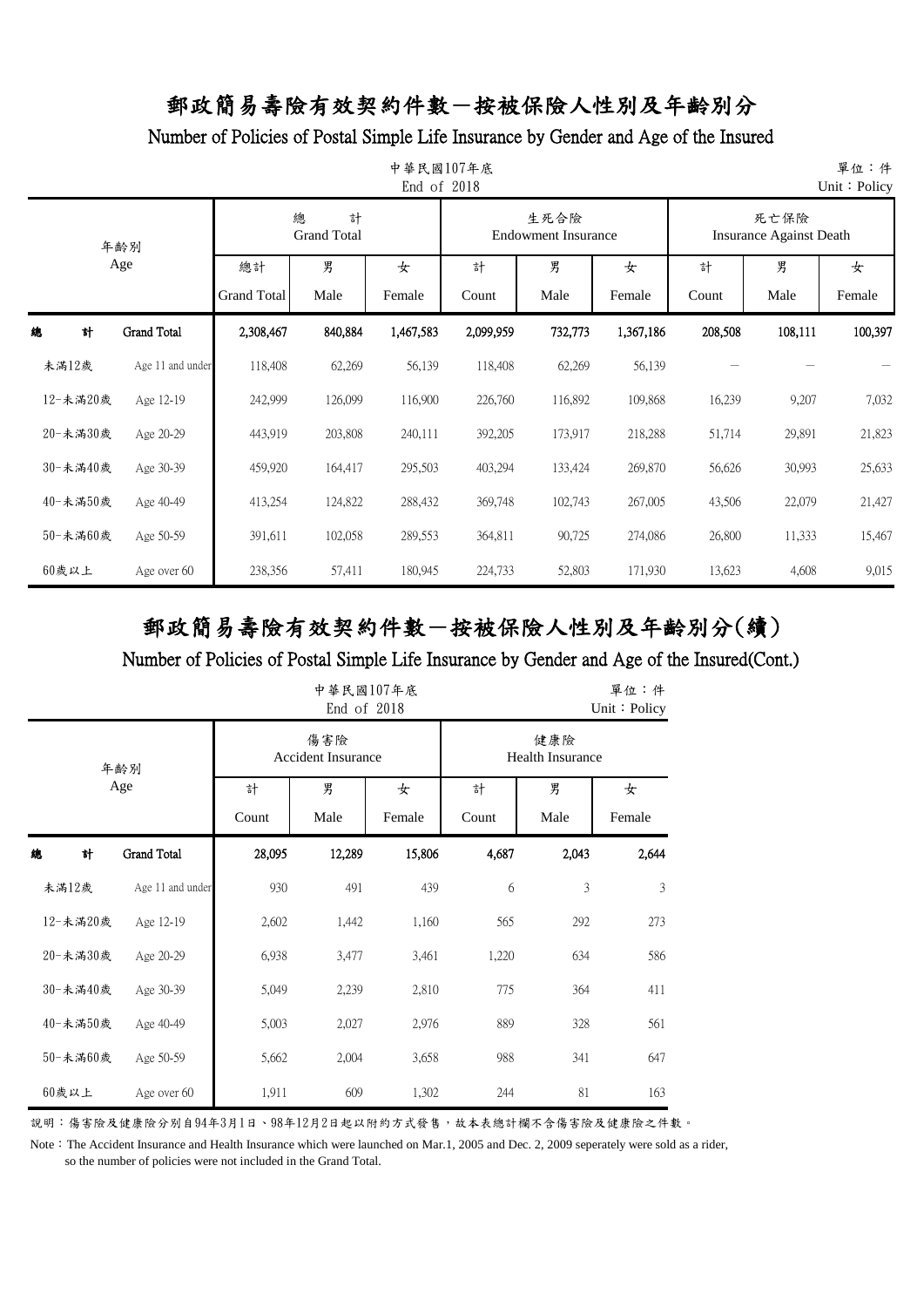### Number of Policies of Postal Simple Life Insurance by Gender and Age of the Insured

| 單位:件<br>中華民國106年底<br>End of 2017<br>Unit: Policy |          |                    |                    |                              |           |           |                                    |           |                                        |         |        |
|--------------------------------------------------|----------|--------------------|--------------------|------------------------------|-----------|-----------|------------------------------------|-----------|----------------------------------------|---------|--------|
|                                                  |          | 年齢別                |                    | 總<br>計<br><b>Grand Total</b> |           |           | 生死合險<br><b>Endowment Insurance</b> |           | 死亡保險<br><b>Insurance Against Death</b> |         |        |
|                                                  |          | Age                | 總計                 | 男                            | 女         | 計         | 男                                  | 女         | 計                                      | 男       | 女      |
|                                                  |          |                    | <b>Grand Total</b> | Male                         | Female    | Count     | Male                               | Female    | Count                                  | Male    | Female |
| 總                                                | 計        | <b>Grand Total</b> | 2,465,069          | 916,162                      | 1,548,907 | 2,260,173 | 808,522                            | 1,451,651 | 204,896                                | 107,640 | 97,256 |
| 未滿12歲                                            |          | Age 11 and under   | 163,144            | 85,840                       | 77,304    | 163,144   | 85,840                             | 77,304    |                                        |         |        |
|                                                  | 12-未滿20歲 | Age 12-19          | 276,556            | 142,853                      | 133,703   | 260,125   | 133,541                            | 126,584   | 16,431                                 | 9,312   | 7,119  |
|                                                  | 20-未満30歲 | Age 20-29          | 503,426            | 228,457                      | 274,969   | 451,193   | 198,266                            | 252,927   | 52,233                                 | 30,191  | 22,042 |
|                                                  | 30-未滿40歲 | Age 30-39          | 503,126            | 178,350                      | 324,776   | 445,929   | 146,987                            | 298,942   | 57,197                                 | 31,363  | 25,834 |
|                                                  | 40-未滿50歲 | Age 40-49          | 428,056            | 129,295                      | 298,761   | 384,802   | 107,111                            | 277,691   | 43,254                                 | 22,184  | 21,070 |
|                                                  | 50-未滿60歲 | Age 50-59          | 380,883            | 100,594                      | 280,289   | 355,539   | 89,609                             | 265,930   | 25,344                                 | 10,985  | 14,359 |
| 60歲以上                                            |          | Age over 60        | 209,878            | 50,773                       | 159,105   | 199,441   | 47,168                             | 152,273   | 10,437                                 | 3,605   | 6,832  |

# 郵政簡易壽險有效契約件數-按被保險人性別及年齡別分(續)

### Number of Policies of Postal Simple Life Insurance by Gender and Age of the Insured(Cont.)

|          |                  | 單位:件<br>Unit: Policy |                                  |        |                         |       |        |
|----------|------------------|----------------------|----------------------------------|--------|-------------------------|-------|--------|
|          | 年齢別              |                      | 傷害險<br><b>Accident Insurance</b> | 健康險    | <b>Health Insurance</b> |       |        |
|          | Age              | 計                    | 男                                | 女      | 計                       | 男     | 女      |
|          |                  | Count                | Male                             | Female | Count                   | Male  | Female |
| 總<br>計   | Grand Total      | 33,896               | 14,938                           | 18,958 | 5,410                   | 2,379 | 3,031  |
| 未満12歲    | Age 11 and under | 1,212                | 653                              | 559    | 6                       | 3     | 3      |
| 12-未滿20歲 | Age 12-19        | 3,420                | 1,892                            | 1,528  | 753                     | 383   | 370    |
| 20-未滿30歲 | Age 20-29        | 8,724                | 4,357                            | 4,367  | 1,450                   | 738   | 712    |
| 30-未滿40歲 | Age 30-39        | 6,167                | 2,728                            | 3,439  | 928                     | 435   | 493    |
| 40-未滿50歲 | Age 40-49        | 5,994                | 2,379                            | 3,615  | 1,011                   | 385   | 626    |
| 50-未滿60歲 | Age 50-59        | 6,349                | 2,269                            | 4,080  | 1,014                   | 356   | 658    |
| $60$ 歲以上 | Age over 60      | 2,030                | 660                              | 1,370  | 248                     | 79    | 169    |

說明:傷害險及健康險分別自94年3月1日、98年12月2日起以附約方式發售,故本表總計欄不含傷害險及健康險之件數。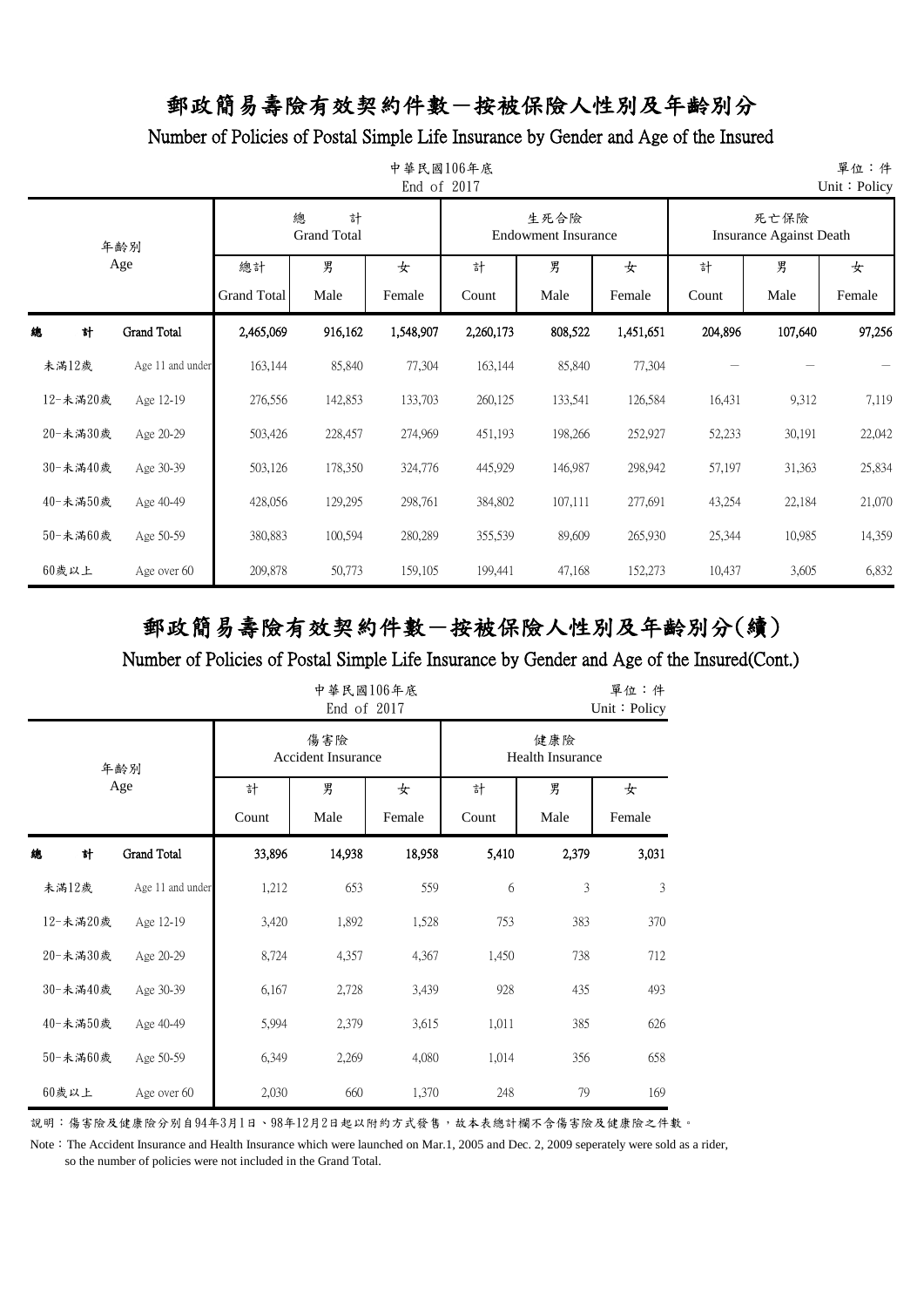#### Number of Policies of Postal Simple Life Insurance by Gender and Age of the Insured

|   | 單位:件<br>中華民國105年底<br>End of 2016<br>Unit: Policy |                    |                    |                              |           |                            |                                 |           |         |         |        |  |
|---|--------------------------------------------------|--------------------|--------------------|------------------------------|-----------|----------------------------|---------------------------------|-----------|---------|---------|--------|--|
|   |                                                  | 年齢別                |                    | 總<br>計<br><b>Grand Total</b> |           | <b>Endowment Insurance</b> | 死亡保險<br>Insurance Against Death |           |         |         |        |  |
|   |                                                  | Age                | 總計                 | 男                            | 女         | 計                          | 男                               | 女         | 計       | 男       | 女      |  |
|   |                                                  |                    | <b>Grand Total</b> | Male                         | Female    | Count                      | Male                            | Female    | Count   | Male    | Female |  |
| 總 | 計                                                | <b>Grand Total</b> | 2,584,655          | 976,345                      | 1,608,310 | 2,378,344                  | 867,448                         | 1,510,896 | 206,311 | 108,897 | 97,414 |  |
|   | 未滿12歲                                            | Age 11 and under   | 192,512            | 101,421                      | 91,091    | 192,512                    | 101,421                         | 91,091    |         |         |        |  |
|   | 12-未滿20歲                                         | Age 12-19          | 306,236            | 157,773                      | 148,463   | 289,528                    | 148,307                         | 141,221   | 16,708  | 9,466   | 7,242  |  |
|   | 20-未満30歲                                         | Age 20-29          | 555,920            | 250,067                      | 305,853   | 502,929                    | 219,474                         | 283,455   | 52,991  | 30,593  | 22,398 |  |
|   | 30-未滿40歲                                         | Age 30-39          | 539,651            | 189,938                      | 349,713   | 481,897                    | 158,212                         | 323,685   | 57,754  | 31,726  | 26,028 |  |
|   | 40-未滿50歲                                         | Age 40-49          | 439,076            | 133,324                      | 305,752   | 395,453                    | 110,819                         | 284,634   | 43,623  | 22,505  | 21,118 |  |
|   | 50-未滿60歲                                         | Age 50-59          | 367,466            | 98,823                       | 268,643   | 342,321                    | 87,759                          | 254,562   | 25,145  | 11,064  | 14,081 |  |
|   | $60$ 歲以上                                         | Age over 60        | 183,794            | 44,999                       | 138,795   | 173,704                    | 41,456                          | 132,248   | 10,090  | 3,543   | 6,547  |  |

# 郵政簡易壽險有效契約件數-按被保險人性別及年齡別分(續)

### Number of Policies of Postal Simple Life Insurance by Gender and Age of the Insured(Cont.)

|   |          |                    |        |                                  | 單位:件<br>Unit: Policy |                |                                |                |  |  |
|---|----------|--------------------|--------|----------------------------------|----------------------|----------------|--------------------------------|----------------|--|--|
|   |          | 年齢別                |        | 傷害險<br><b>Accident Insurance</b> |                      |                | 健康險<br><b>Health Insurance</b> |                |  |  |
|   |          | Age                | 計      | 男                                | 女                    | 計              | 男                              | 女              |  |  |
|   |          |                    | Male   | Female                           | Count                | Male           | Female                         |                |  |  |
| 總 | 計        | <b>Grand Total</b> | 41,122 | 18,136                           | 22,986               | 5,998          | 2,684                          | 3,314          |  |  |
|   | 未満12歲    | Age 11 and under   | 1,570  | 846                              | 724                  | $\overline{4}$ | $\overline{2}$                 | $\overline{2}$ |  |  |
|   | 12-未滿20歲 | Age 12-19          | 4,381  | 2,420                            | 1,961                | 864            | 443                            | 421            |  |  |
|   | 20-未滿30歲 | Age 20-29          | 10,890 | 5,384                            | 5,506                | 1,690          | 886                            | 804            |  |  |
|   | 30-未滿40歲 | Age 30-39          | 7,544  | 3,317                            | 4,227                | 1,035          | 480                            | 555            |  |  |
|   | 40-未滿50歲 | Age 40-49          | 7,235  | 2,784                            | 4,451                | 1,091          | 412                            | 679            |  |  |
|   | 50-未滿60歲 | Age 50-59          | 7,260  | 2,642                            | 4,618                | 1,059          | 377                            | 682            |  |  |
|   | $60$ 歲以上 | Age over 60        | 2,242  | 743                              | 1,499                | 255            | 84                             | 171            |  |  |

說明:傷害險及健康險分別自94年3月1日、98年12月2日起以附約方式發售,故本表總計欄不含傷害險及健康險之件數。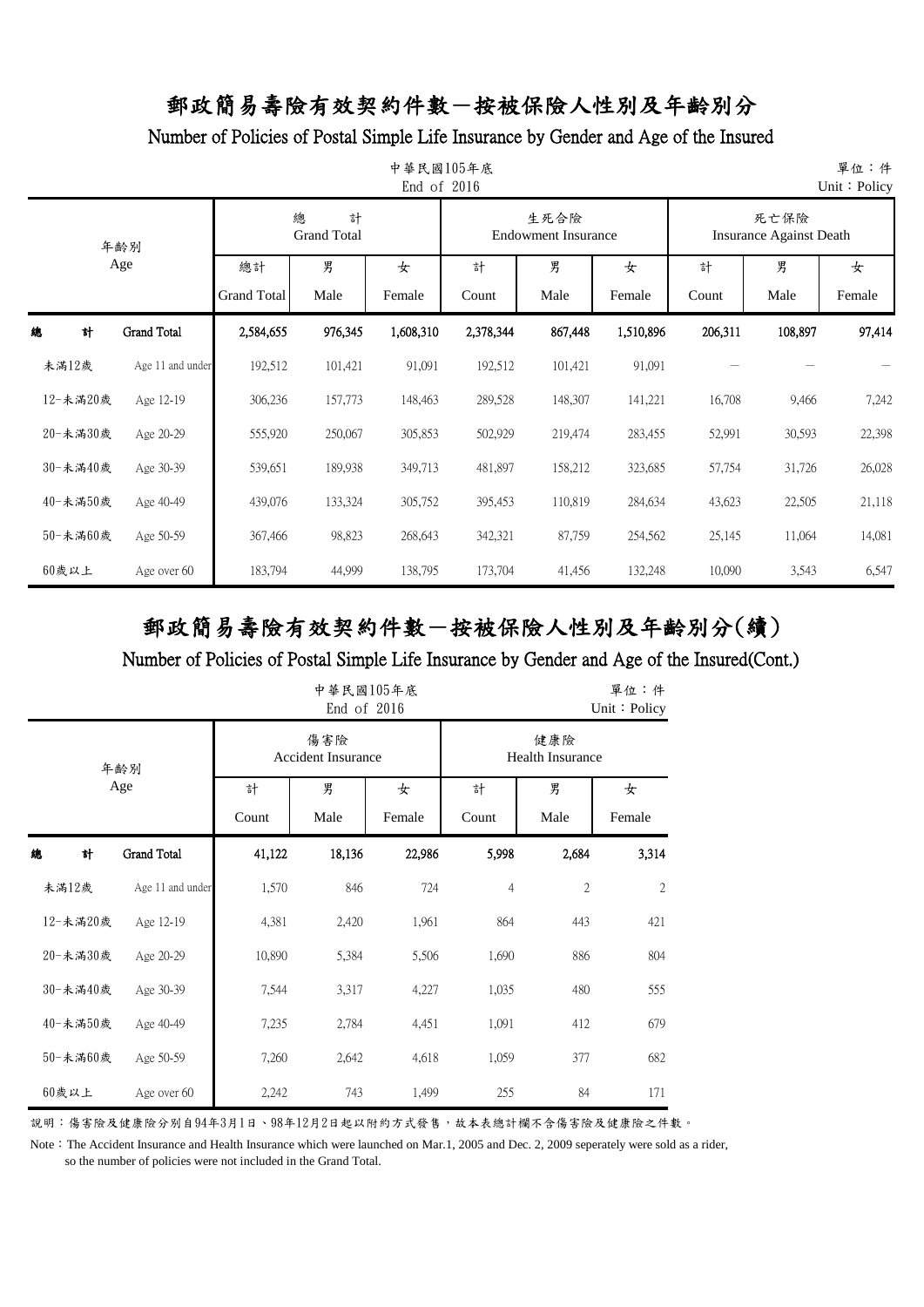#### Number of Policies of Postal Simple Life Insurance by Gender and Age of the Insured

|   | 中華民國104年底<br>單位:件<br>End of 2015<br>Unit: Policy |                    |                    |                              |           |           |                                    |           |         |                                        |        |  |
|---|--------------------------------------------------|--------------------|--------------------|------------------------------|-----------|-----------|------------------------------------|-----------|---------|----------------------------------------|--------|--|
|   |                                                  | 年齢別                |                    | 總<br>計<br><b>Grand Total</b> |           |           | 生死合險<br><b>Endowment Insurance</b> |           |         | 死亡保險<br><b>Insurance Against Death</b> |        |  |
|   |                                                  | Age                | 總計                 | 男                            | 女         | 計         | 男                                  | 女         | 計       | 男                                      | 女      |  |
|   |                                                  |                    | <b>Grand Total</b> | Male                         | Female    | Count     | Male                               | Female    | Count   | Male                                   | Female |  |
| 總 | 計                                                | <b>Grand Total</b> | 2,665,036          | 1,014,622                    | 1,650,414 | 2,456,639 | 904,457                            | 1,552,182 | 208,397 | 110,165                                | 98,232 |  |
|   | 未滿12歲                                            | Age 11 and under   | 207,576            | 109,340                      | 98,236    | 207,576   | 109,340                            | 98,236    |         |                                        |        |  |
|   | 12-未滿20歲                                         | Age 12-19          | 324,933            | 167,112                      | 157,821   | 308,130   | 157,619                            | 150,511   | 16,803  | 9,493                                  | 7,310  |  |
|   | 20-未満30歲                                         | Age 20-29          | 597,004            | 265,720                      | 331,284   | 543,783   | 234,959                            | 308,824   | 53,221  | 30,761                                 | 22,460 |  |
|   | 30-未滿40歲                                         | Age 30-39          | 563,428            | 196,363                      | 367,065   | 505,506   | 164,472                            | 341,034   | 57,922  | 31,891                                 | 26,031 |  |
|   | 40-未満50歲                                         | Age 40-49          | 447,912            | 136,325                      | 311,587   | 403,903   | 113,540                            | 290,363   | 44,009  | 22,785                                 | 21,224 |  |
|   | 50-未満60歲                                         | Age 50-59          | 361,175            | 98,966                       | 262,209   | 335,561   | 87,587                             | 247,974   | 25,614  | 11,379                                 | 14,235 |  |
|   | $60$ 歲以上                                         | Age over 60        | 163,008            | 40,796                       | 122,212   | 152,180   | 36,940                             | 115,240   | 10,828  | 3,856                                  | 6,972  |  |

## 郵政簡易壽險有效契約件數-按被保險人性別及年齡別分(續)

### Number of Policies of Postal Simple Life Insurance by Gender and Age of the Insured(Cont.)

|   |          |                    |                           |                                | 單位:件<br>Unit: Policy |                |                |                |
|---|----------|--------------------|---------------------------|--------------------------------|----------------------|----------------|----------------|----------------|
|   |          | 年齢別                | <b>Accident Insurance</b> | 健康險<br><b>Health Insurance</b> |                      |                |                |                |
|   |          | Age                | 計                         | 男                              | 女                    | 計              | 男              | 女              |
|   |          |                    | Male<br>Female<br>Count   |                                |                      | Count          | Female         |                |
| 總 | 計        | <b>Grand Total</b> | 42,755                    | 18,940                         | 23,815               | 6,464          | 2,900          | 3,564          |
|   | 未滿12歲    | Age 11 and under   | 1,634                     | 884                            | 750                  | $\overline{4}$ | $\overline{2}$ | $\overline{2}$ |
|   | 12-未滿20歲 | Age 12-19          | 4,687                     | 2,591                          | 2,096                | 957            | 485            | 472            |
|   | 20-未満30歲 | Age 20-29          | 11,507                    | 5,670                          | 5,837                | 1,855          | 970            | 885            |
|   | 30-未滿40歲 | Age 30-39          | 7,674                     | 3,346                          | 4,328                | 1,064          | 494            | 570            |
|   | 40-未滿50歲 | Age 40-49          | 7,522                     | 2,909                          | 4,613                | 1,178          | 450            | 728            |
|   | 50-未満60歲 | Age 50-59          | 7,455                     | 2,762                          | 4,693                | 1,136          | 413            | 723            |
|   | 60歲以上    | Age over 60        | 2,276                     | 778                            | 1,498                | 270            | 86             | 184            |

說明:傷害險及健康險分別自94年3月1日、98年12月2日起以附約方式發售,故本表總計欄不含傷害險及健康險之件數。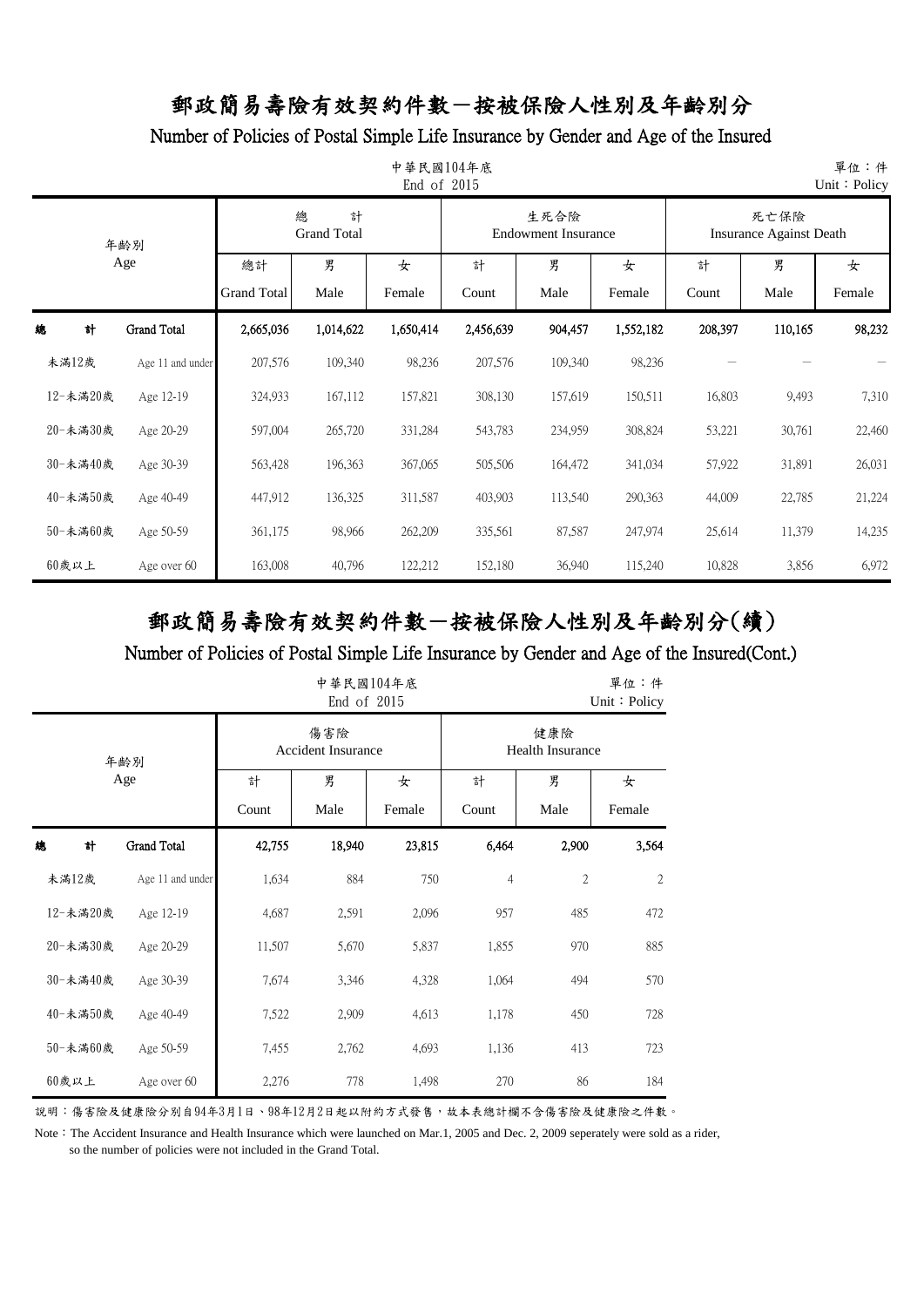### Number of Policies of Postal Simple Life Insurance by Gender and Age of the Insured

| 中華民國103年底<br>End of 2014 |                    |                    |                              |           |           |                                    |           |                                        |         |        |  |
|--------------------------|--------------------|--------------------|------------------------------|-----------|-----------|------------------------------------|-----------|----------------------------------------|---------|--------|--|
|                          | 年齢別                |                    | 總<br>計<br><b>Grand Total</b> |           |           | 生死合險<br><b>Endowment Insurance</b> |           | 死亡保險<br><b>Insurance Against Death</b> |         |        |  |
|                          | Age                | 總計                 | 男                            | 女         | 計         | 男                                  | 女         | 計                                      | 男       | 女      |  |
|                          |                    | <b>Grand Total</b> | Male                         | Female    | Count     | Male                               | Female    | Count                                  | Male    | Female |  |
| 計<br>總                   | <b>Grand Total</b> | 2,645,105          | 1,024,208                    | 1,620,897 | 2,438,613 | 914,494                            | 1,524,119 | 206,492                                | 109,714 | 96,778 |  |
| 未滿12歲                    | Age 11 and under   | 257,814            | 135,810                      | 122,004   | 257,814   | 135,810                            | 122,004   |                                        |         |        |  |
| 12-未滿20歲                 | Age 12-19          | 335,980            | 172,581                      | 163,399   | 319,487   | 163,233                            | 156,254   | 16,493                                 | 9,348   | 7,145  |  |
| 20-未満30歲                 | Age 20-29          | 603,160            | 264,266                      | 338,894   | 551,325   | 234,156                            | 317,169   | 51,835                                 | 30,110  | 21,725 |  |
| 30-未滿40歲                 | Age 30-39          | 547,459            | 191,054                      | 356,405   | 490,041   | 159,253                            | 330,788   | 57,418                                 | 31,801  | 25,617 |  |
| 40-未滿50歲                 | Age 40-49          | 429,836            | 132,354                      | 297,482   | 386,017   | 109,453                            | 276,564   | 43,819                                 | 22,901  | 20,918 |  |
| 50-未滿60歲                 | Age 50-59          | 334,140            | 93,011                       | 241,129   | 308,617   | 81,546                             | 227,071   | 25,523                                 | 11,465  | 14,058 |  |
| 60歲以上                    | Age over 60        | 136,716            | 35,132                       | 101,584   | 125,312   | 31,043                             | 94,269    | 11,404                                 | 4,089   | 7,315  |  |

# 郵政簡易壽險有效契約件數-按被保險人性別及年齡別分(續)

### Number of Policies of Postal Simple Life Insurance by Gender and Age of the Insured(Cont.)

|          |     |                    |                           |                                | 單位:件<br>Unit: Policy |                |       |                |
|----------|-----|--------------------|---------------------------|--------------------------------|----------------------|----------------|-------|----------------|
|          | 年齢別 |                    | <b>Accident Insurance</b> | 健康險<br><b>Health Insurance</b> |                      |                |       |                |
|          | Age |                    | 計                         | 男                              | 女                    | 計              | 男     | 女              |
|          |     |                    | Count                     | Male                           | Female               | Count          | Male  | Female         |
| 總<br>計   |     | <b>Grand Total</b> | 39,480                    | 17,727                         | 21,753               | 6,291          | 2,837 | 3,454          |
| 未満12歲    |     | Age 11 and under   | 1,917                     | 1,054                          | 863                  | $\overline{4}$ | 2     | $\overline{2}$ |
| 12-未滿20歲 |     | Age 12-19          | 4,742                     | 2,672                          | 2,070                | 951            | 494   | 457            |
| 20-未滿30歲 |     | Age 20-29          | 9,906                     | 4,911                          | 4,995                | 1,787          | 946   | 841            |
| 30-未滿40歲 |     | Age 30-39          | 6,809                     | 3,003                          | 3,806                | 1,043          | 478   | 565            |
| 40-未滿50歲 |     | Age 40-49          | 7,014                     | 2,746                          | 4,268                | 1,159          | 437   | 722            |
| 50-未滿60歲 |     | Age 50-59          | 6,862                     | 2,565                          | 4,297                | 1,075          | 388   | 687            |
| $60$ 歲以上 |     | Age over 60        | 2,230                     | 776                            | 1,454                | 272            | 92    | 180            |

說明:傷害險及健康險分別自94年3月1日、98年12月2日起以附約方式發售,故本表總計欄不含傷害險及健康險之件數。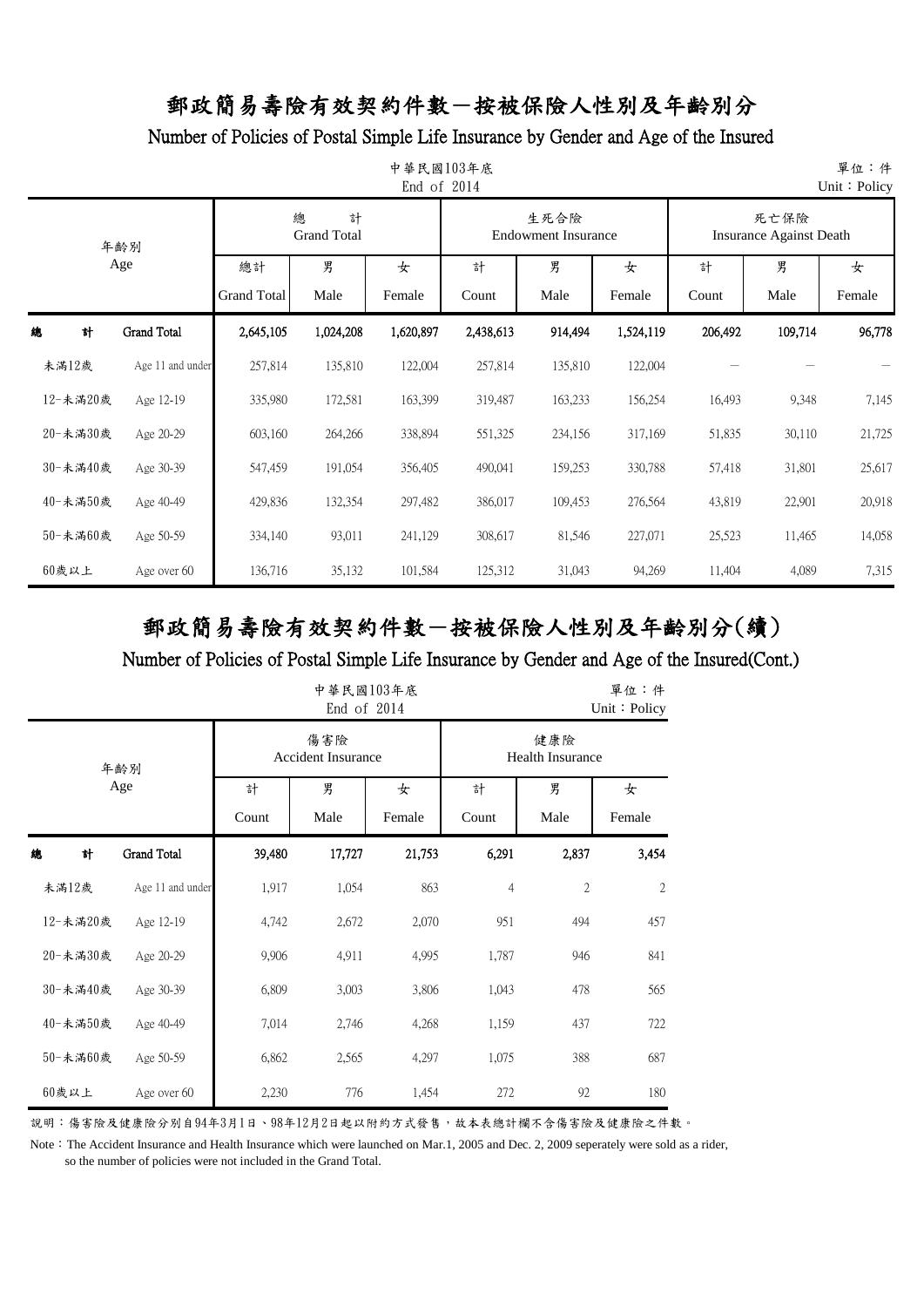### Number of Policies of Postal Simple Life Insurance by Gender and Age of the Insured

|   | 單位:件<br>中華民國102年底<br>End of 2013<br>Unit: Policy |                    |                    |                              |           |           |                                    |           |                                        |         |         |  |
|---|--------------------------------------------------|--------------------|--------------------|------------------------------|-----------|-----------|------------------------------------|-----------|----------------------------------------|---------|---------|--|
|   |                                                  | 年齢別                |                    | 總<br>計<br><b>Grand Total</b> |           |           | 生死合險<br><b>Endowment Insurance</b> |           | 死亡保險<br><b>Insurance Against Death</b> |         |         |  |
|   |                                                  | Age                | 總計                 | 男                            | 女         | 計         | 男                                  | 女         | 計                                      | 男       | 女       |  |
|   |                                                  |                    | <b>Grand Total</b> | Male                         | Female    | Count     | Male                               | Female    | Count                                  | Male    | Female  |  |
| 總 | 計                                                | <b>Grand Total</b> | 2,754,487          | 1,081,234                    | 1,673,253 | 2,540,757 | 968,482                            | 1,572,275 | 213,730                                | 112,752 | 100,978 |  |
|   | 未滿12歲                                            | Age 11 and under   | 312,961            | 164,750                      | 148,211   | 312,961   | 164,750                            | 148,211   |                                        |         |         |  |
|   | 12-未滿20歲                                         | Age 12-19          | 355,274            | 182,302                      | 172,972   | 338,200   | 172,761                            | 165,439   | 17,074                                 | 9,541   | 7,533   |  |
|   | 20-未満30歲                                         | Age 20-29          | 630,208            | 274,866                      | 355,342   | 575,714   | 243,723                            | 331,991   | 54,494                                 | 31,143  | 23,351  |  |
|   | 30-未滿40歲                                         | Age 30-39          | 548,676            | 191,210                      | 357,466   | 489,524   | 158,681                            | 330,843   | 59,152                                 | 32,529  | 26,623  |  |
|   | 40-未滿50歲                                         | Age 40-49          | 441,505            | 136,949                      | 304,556   | 396,591   | 113,533                            | 283,058   | 44,914                                 | 23,416  | 21,498  |  |
|   | 50-未滿60歲                                         | Age 50-59          | 339,320            | 96,908                       | 242,412   | 313,153   | 85,110                             | 228,043   | 26,167                                 | 11,798  | 14,369  |  |
|   | $60$ 歲以上                                         | Age over 60        | 126,543            | 34,249                       | 92,294    | 114,614   | 29,924                             | 84,690    | 11,929                                 | 4,325   | 7,604   |  |

# 郵政簡易壽險有效契約件數-按被保險人性別及年齡別分(續)

### Number of Policies of Postal Simple Life Insurance by Gender and Age of the Insured(Cont.)

|          |                    |        |                                  | 單位:件<br>Unit: Policy |                                |       |        |  |
|----------|--------------------|--------|----------------------------------|----------------------|--------------------------------|-------|--------|--|
|          | 年齡別                |        | 傷害險<br><b>Accident Insurance</b> |                      | 健康險<br><b>Health Insurance</b> |       |        |  |
|          | Age                | 計      | 男                                | 女                    | 計                              | 男     | 女      |  |
|          |                    | Count  | Male                             | Female               | Count                          | Male  | Female |  |
| 總<br>計   | <b>Grand Total</b> | 47,224 | 21,102                           | 26,122               | 5,978                          | 2,674 | 3,304  |  |
| 未満12歲    | Age 11 and under   | 2,506  | 1,358                            | 1,148                | $\mathfrak{2}$                 | 2     |        |  |
| 12-未滿20歲 | Age 12-19          | 5,739  | 3,241                            | 2,498                | 870                            | 457   | 413    |  |
| 20-未滿30歲 | Age 20-29          | 11,816 | 5,866                            | 5,950                | 1,685                          | 885   | 800    |  |
| 30-未滿40歲 | Age 30-39          | 7,845  | 3,409                            | 4,436                | 1,021                          | 457   | 564    |  |
| 40-未滿50歲 | Age 40-49          | 8,563  | 3,288                            | 5,275                | 1,104                          | 413   | 691    |  |
| 50-未滿60歲 | Age 50-59          | 8,227  | 3,022                            | 5,205                | 1,038                          | 370   | 668    |  |
| $60$ 歲以上 | Age over 60        | 2,528  | 918                              | 1,610                | 258                            | 90    | 168    |  |

說明:傷害險及健康險分別自94年3月1日、98年12月2日起以附約方式發售,故本表總計欄不含傷害險及健康險之件數。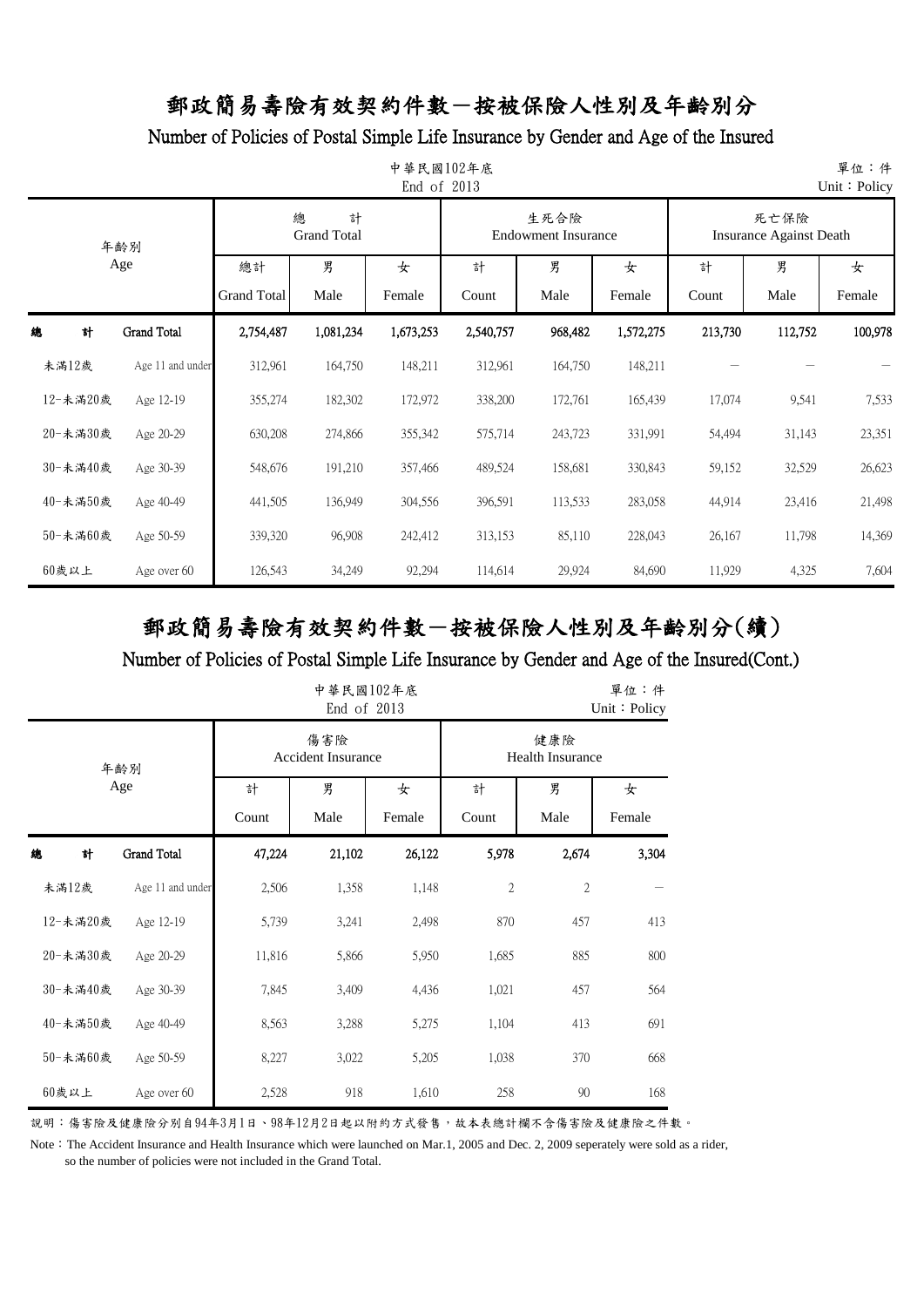#### Number of Policies of Postal Simple Life Insurance by Gender and Age of the Insured

| 中華民國101年底<br>End of 2012 |                    |                    |                              |           |           |                                    |           |         |                                        |        |  |
|--------------------------|--------------------|--------------------|------------------------------|-----------|-----------|------------------------------------|-----------|---------|----------------------------------------|--------|--|
|                          | 年齢別                |                    | 總<br>計<br><b>Grand Total</b> |           |           | 生死合險<br><b>Endowment Insurance</b> |           |         | 死亡保險<br><b>Insurance Against Death</b> |        |  |
|                          | Age                | 總計                 | 男                            | 女         | 計         | 男                                  | 女         | 計       | 男                                      | 女      |  |
|                          |                    | <b>Grand Total</b> | Male                         | Female    | Count     | Male                               | Female    | Count   | Male                                   | Female |  |
| 總<br>計                   | <b>Grand Total</b> | 2,767,870          | 1,099,669                    | 1,668,201 | 2,553,488 | 984,561                            | 1,568,927 | 214,382 | 115,108                                | 99,274 |  |
| 未滿12歲                    | Age 11 and under   | 328,824            | 172,954                      | 155,870   | 328,824   | 172,954                            | 155,870   |         |                                        |        |  |
| 12-未滿20歲                 | Age 12-19          | 360,358            | 185,449                      | 174,909   | 344,373   | 176,302                            | 168,071   | 15,985  | 9,147                                  | 6,838  |  |
| 20-未満30歲                 | Age 20-29          | 635,150            | 277,781                      | 357,369   | 581,765   | 246,859                            | 334,906   | 53,385  | 30,922                                 | 22,463 |  |
| 30-未滿40歲                 | Age 30-39          | 542,290            | 190,885                      | 351,405   | 481,384   | 156,013                            | 325,371   | 60,906  | 34,872                                 | 26,034 |  |
| 40-未滿50歲                 | Age 40-49          | 447,212            | 140,165                      | 307,047   | 402,107   | 116,598                            | 285,509   | 45,105  | 23,567                                 | 21,538 |  |
| 50-未滿60歲                 | Age 50-59          | 335,514            | 98,528                       | 236,986   | 308,921   | 86,475                             | 222,446   | 26,593  | 12,053                                 | 14,540 |  |
| $60$ 歲以上                 | Age over 60        | 118,522            | 33,907                       | 84,615    | 106,114   | 29,360                             | 76,754    | 12,408  | 4,547                                  | 7,861  |  |

# 郵政簡易壽險有效契約件數-按被保險人性別及年齡別分(續)

### Number of Policies of Postal Simple Life Insurance by Gender and Age of the Insured(Cont.)

|   |          |                    | 中華民國101年底<br>End of 2012 |                                  |        | 單位:件<br>Unit: Policy           |       |        |  |
|---|----------|--------------------|--------------------------|----------------------------------|--------|--------------------------------|-------|--------|--|
|   |          | 年齢別                |                          | 傷害險<br><b>Accident Insurance</b> |        | 健康險<br><b>Health Insurance</b> |       |        |  |
|   |          | Age                | 計                        | 男                                | 女      | 計                              | 男     | 女      |  |
|   |          |                    | Count                    | Male                             | Female | Count                          | Male  | Female |  |
| 總 | 計        | <b>Grand Total</b> | 50,178                   | 22,478                           | 27,700 | 5,309                          | 2,393 | 2,916  |  |
|   | 未満12歲    | Age 11 and under   | 2,922                    | 1,569                            | 1,353  | 1                              | 1     |        |  |
|   | 12-未滿20歲 | Age 12-19          | 6,215                    | 3,494                            | 2,721  | 742                            | 395   | 347    |  |
|   | 20-未滿30歲 | Age 20-29          | 12,476                   | 6,195                            | 6,281  | 1,507                          | 790   | 717    |  |
|   | 30-未滿40歲 | Age 30-39          | 8,150                    | 3,543                            | 4,607  | 915                            | 418   | 497    |  |
|   | 40-未滿50歲 | Age 40-49          | 9,207                    | 3,529                            | 5,678  | 1,009                          | 378   | 631    |  |
|   | 50-未滿60歲 | Age 50-59          | 8,708                    | 3,206                            | 5,502  | 909                            | 334   | 575    |  |
|   | $60$ 歲以上 | Age over 60        | 2,500                    | 942                              | 1,558  | 226                            | 77    | 149    |  |

說明:傷害險及健康險分別自94年3月1日、98年12月2日起以附約方式發售,故本表總計欄不含傷害險及健康險之件數。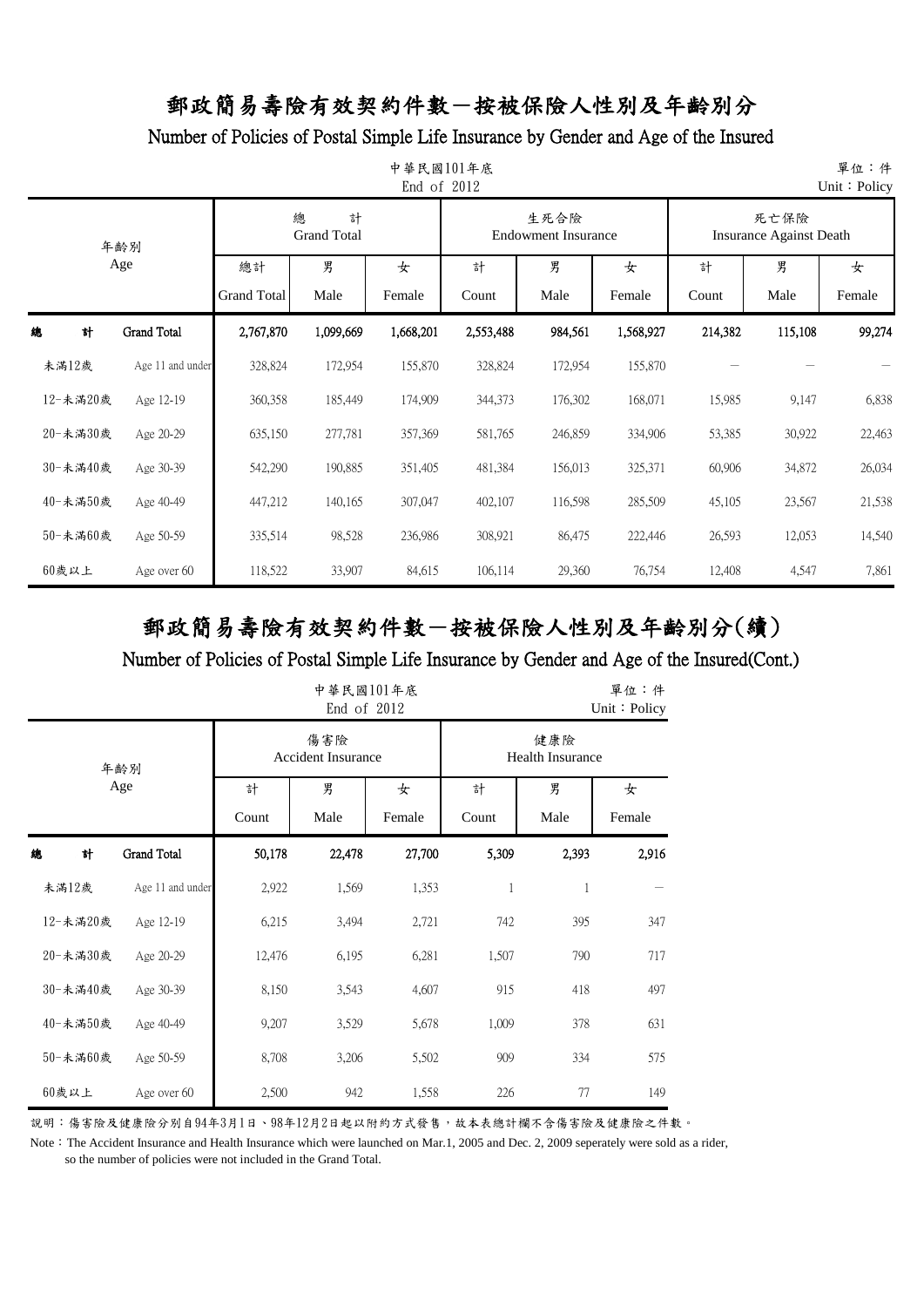### Number of Policies of Postal Simple Life Insurance by Gender and Age of the Insured

|          |                    |                    |                              |           |           | 單位:件<br>Unit: Policy               |           |         |                                        |        |
|----------|--------------------|--------------------|------------------------------|-----------|-----------|------------------------------------|-----------|---------|----------------------------------------|--------|
|          | 年齢別                |                    | 總<br>計<br><b>Grand Total</b> |           |           | 生死合險<br><b>Endowment Insurance</b> |           |         | 死亡保險<br><b>Insurance Against Death</b> |        |
|          | Age                | 總計                 | 男                            | 女         | 計         | 男                                  | 女         | 計       | 男                                      | 女      |
|          |                    | <b>Grand Total</b> | Male                         | Female    | Count     | Male                               | Female    | Count   | Male                                   | Female |
| 計<br>總   | <b>Grand Total</b> | 2,793,441          | 1,116,039                    | 1,677,402 | 2,582,646 | 1,002,707                          | 1,579,939 | 210,795 | 113,332                                | 97,463 |
| 未滿12歲    | Age 11 and under   | 342,017            | 179,550                      | 162,467   | 342,017   | 179,550                            | 162,467   |         |                                        |        |
| 12-未滿20歲 | Age 12-19          | 361,652            | 186,650                      | 175,002   | 346,265   | 177,805                            | 168,460   | 15,387  | 8,845                                  | 6,542  |
| 20-未満30歲 | Age 20-29          | 642,316            | 279,938                      | 362,378   | 589,294   | 249,319                            | 339,975   | 53,022  | 30,619                                 | 22,403 |
| 30-未滿40歲 | Age 30-39          | 530,633            | 186,487                      | 344,146   | 470,650   | 152,293                            | 318,357   | 59,983  | 34,194                                 | 25,789 |
| 40-未滿50歲 | Age 40-49          | 456,427            | 144,814                      | 311,613   | 411,664   | 121,318                            | 290,346   | 44,763  | 23,496                                 | 21,267 |
| 50-未滿60歲 | Age 50-59          | 339,780            | 102,246                      | 237,534   | 314,539   | 90,717                             | 223,822   | 25,241  | 11,529                                 | 13,712 |
| $60$ 歲以上 | Age over 60        | 120,616            | 36,354                       | 84,262    | 108,217   | 31,705                             | 76,512    | 12,399  | 4,649                                  | 7,750  |

# 郵政簡易壽險有效契約件數-按被保險人性別及年齡別分(續)

### Number of Policies of Postal Simple Life Insurance by Gender and Age of the Insured(Cont.)

|          |   |                  |                                                                    |        | 單位:件<br>Unit: Policy |       |       |        |  |  |
|----------|---|------------------|--------------------------------------------------------------------|--------|----------------------|-------|-------|--------|--|--|
|          |   | 年齡別              | 傷害險<br>健康險<br><b>Health Insurance</b><br><b>Accident Insurance</b> |        |                      |       |       |        |  |  |
|          |   | Age              | 計                                                                  | 男      | 女                    | 計     | 男     | 女      |  |  |
|          |   |                  | Count                                                              | Male   | Female               | Count | Male  | Female |  |  |
| 總        | 計 | Grand Total      | 51,121                                                             | 22,901 | 28,220               | 3,774 | 1,697 | 2,077  |  |  |
| 未満12歲    |   | Age 11 and under | 3,407                                                              | 1,805  | 1,602                |       |       |        |  |  |
| 12-未滿20歲 |   | Age 12-19        | 6,460                                                              | 3,619  | 2,841                | 497   | 264   | 233    |  |  |
| 20-未滿30歲 |   | Age 20-29        | 12,539                                                             | 6,190  | 6,349                | 1,074 | 574   | 500    |  |  |
| 30-未滿40歲 |   | Age 30-39        | 8,000                                                              | 3,477  | 4,523                | 652   | 301   | 351    |  |  |
| 40-未滿50歲 |   | Age 40-49        | 9,442                                                              | 3,595  | 5,847                | 743   | 268   | 475    |  |  |
| 50-未滿60歲 |   | Age 50-59        | 8,819                                                              | 3,290  | 5,529                | 653   | 236   | 417    |  |  |
| $60$ 歲以上 |   | Age over 60      | 2,454                                                              | 925    | 1,529                | 155   | 54    | 101    |  |  |

說明:傷害險及健康險分別自94年3月1日、98年12月2日起以附約方式發售,故本表總計欄不含傷害險及健康險之件數。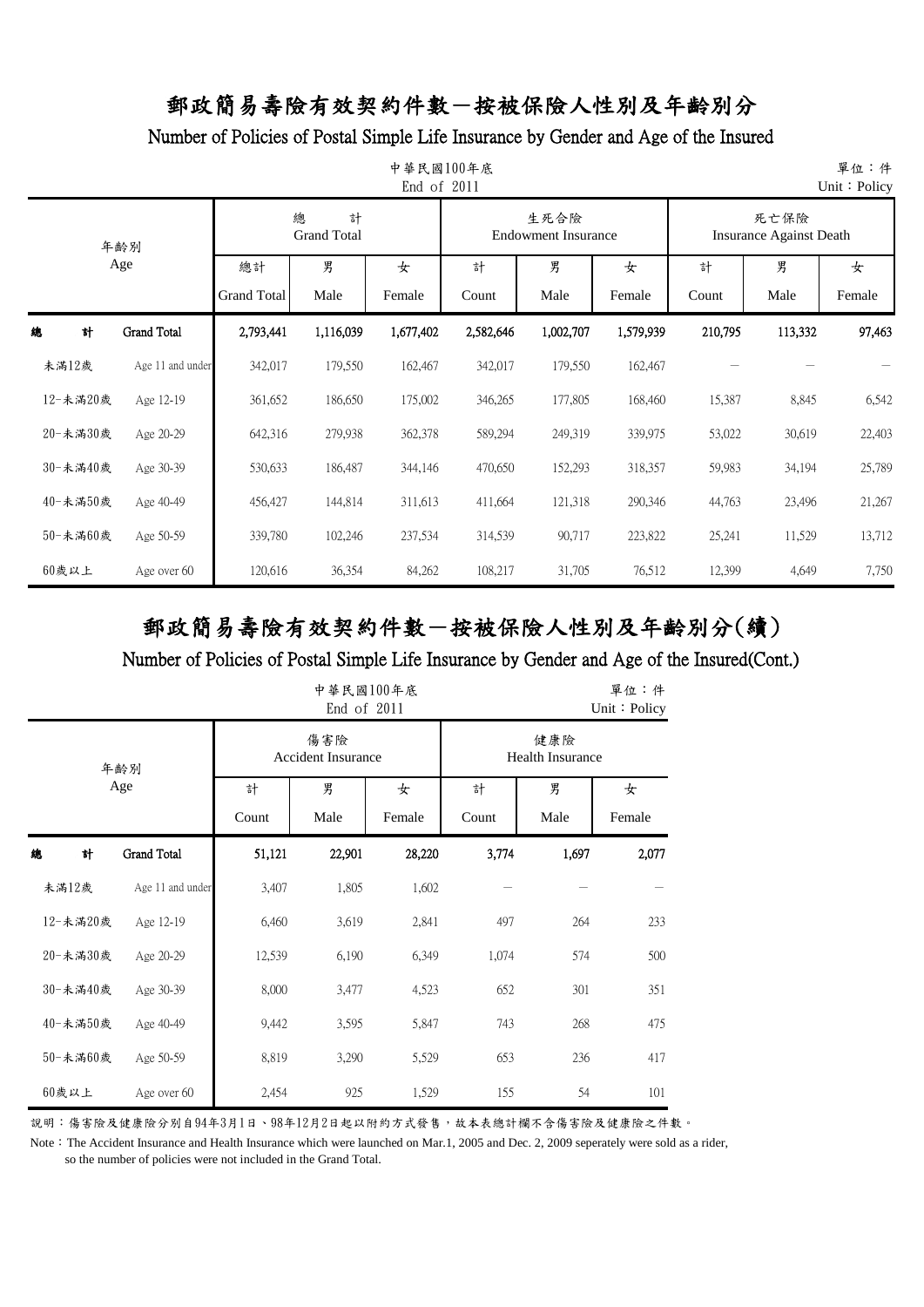#### Number of Policies of Postal Simple Life Insurance by Gender and Age of the Insured

|          |                    |                    |                              | 中華民國<br>End of 2010 | 99年底      |                                    |           |         |                                        | 單位:件<br>Unit: Policy |
|----------|--------------------|--------------------|------------------------------|---------------------|-----------|------------------------------------|-----------|---------|----------------------------------------|----------------------|
|          | 年齢別                |                    | 總<br>計<br><b>Grand Total</b> |                     |           | 生死合險<br><b>Endowment Insurance</b> |           |         | 死亡保險<br><b>Insurance Against Death</b> |                      |
|          | Age                | 總計                 | 男                            | 女                   | 計         | 男                                  | 女         | 計       | 男                                      | 女                    |
|          |                    | <b>Grand Total</b> | Male                         | Female              | Count     | Male                               | Female    | Count   | Male                                   | Female               |
| 總<br>計   | <b>Grand Total</b> | 2,818,621          | 1,131,863                    | 1,686,758           | 2,614,694 | 1,022,532                          | 1,592,162 | 203,927 | 109,331                                | 94,596               |
| 未滿12歲    | Age 11 and under   | 367,243            | 192,748                      | 174,495             | 367,243   | 192,748                            | 174,495   |         |                                        |                      |
| 12-未満20歲 | Age 12-19          | 367,130            | 189,541                      | 177,589             | 352,080   | 180,857                            | 171,223   | 15,050  | 8,684                                  | 6,366                |
| 20-未満30歲 | Age 20-29          | 653,854            | 282,655                      | 371,199             | 602,489   | 252,800                            | 349,689   | 51,365  | 29,855                                 | 21,510               |
| 30-未滿40歲 | Age 30-39          | 510,539            | 178,642                      | 331,897             | 453,257   | 146,736                            | 306,521   | 57,282  | 31,906                                 | 25,376               |
| 40-未満50歲 | Age 40-49          | 459,355            | 146,912                      | 312,443             | 415,130   | 123,647                            | 291,483   | 44,225  | 23,265                                 | 20,960               |
| 50-未滿60歲 | Age 50-59          | 337,546            | 103,385                      | 234,161             | 313,694   | 92,384                             | 221,310   | 23,852  | 11,001                                 | 12,851               |
| $60$ 歲以上 | Age over 60        | 122,954            | 37,980                       | 84,974              | 110,801   | 33,360                             | 77,441    | 12,153  | 4,620                                  | 7,533                |

# 郵政簡易壽險有效契約件數-按被保險人性別及年齡別分(續)

### Number of Policies of Postal Simple Life Insurance by Gender and Age of the Insured(Cont.)

|          |                    |                           | 中華民國 99年底<br>End of 2010       |        |       | 單位:件<br>Unit: Policy |        |
|----------|--------------------|---------------------------|--------------------------------|--------|-------|----------------------|--------|
|          | 年齢別                | <b>Accident Insurance</b> | 健康險<br><b>Health Insurance</b> |        |       |                      |        |
|          | Age                | 計                         | 男                              | 女<br>計 |       | 男                    | 女      |
|          |                    | Count                     | Male                           | Female | Count | Male                 | Female |
| 總<br>計   | <b>Grand Total</b> | 54,594                    | 24,733                         | 29,861 | 1,703 | 739                  | 964    |
| 未滿12歲    | Age 11 and under   | 4,772                     | 2,561                          | 2,211  |       |                      |        |
| 12-未滿20歲 | Age 12-19          | 7,433                     | 4,142                          | 3,291  | 242   | 129                  | 113    |
| 20-未滿30歲 | Age 20-29          | 13,113                    | 6,543                          | 6,570  | 455   | 231                  | 224    |
| 30-未滿40歲 | Age 30-39          | 7,829                     | 3,396                          | 4,433  | 320   | 142                  | 178    |
| 40-未滿50歲 | Age 40-49          | 9,945                     | 3,805                          | 6,140  | 343   | 115                  | 228    |
| 50-未滿60歲 | Age 50-59          | 8,869                     | 3,287                          | 5,582  | 288   | 107                  | 181    |
| $60$ 歲以上 | Age over 60        | 2,633                     | 999                            | 1,634  | 55    | 15                   | 40     |

說明:傷害險及健康險分別自94年3月1日、98年12月2日起以附約方式發售,故本表總計欄不含傷害險及健康險之件數。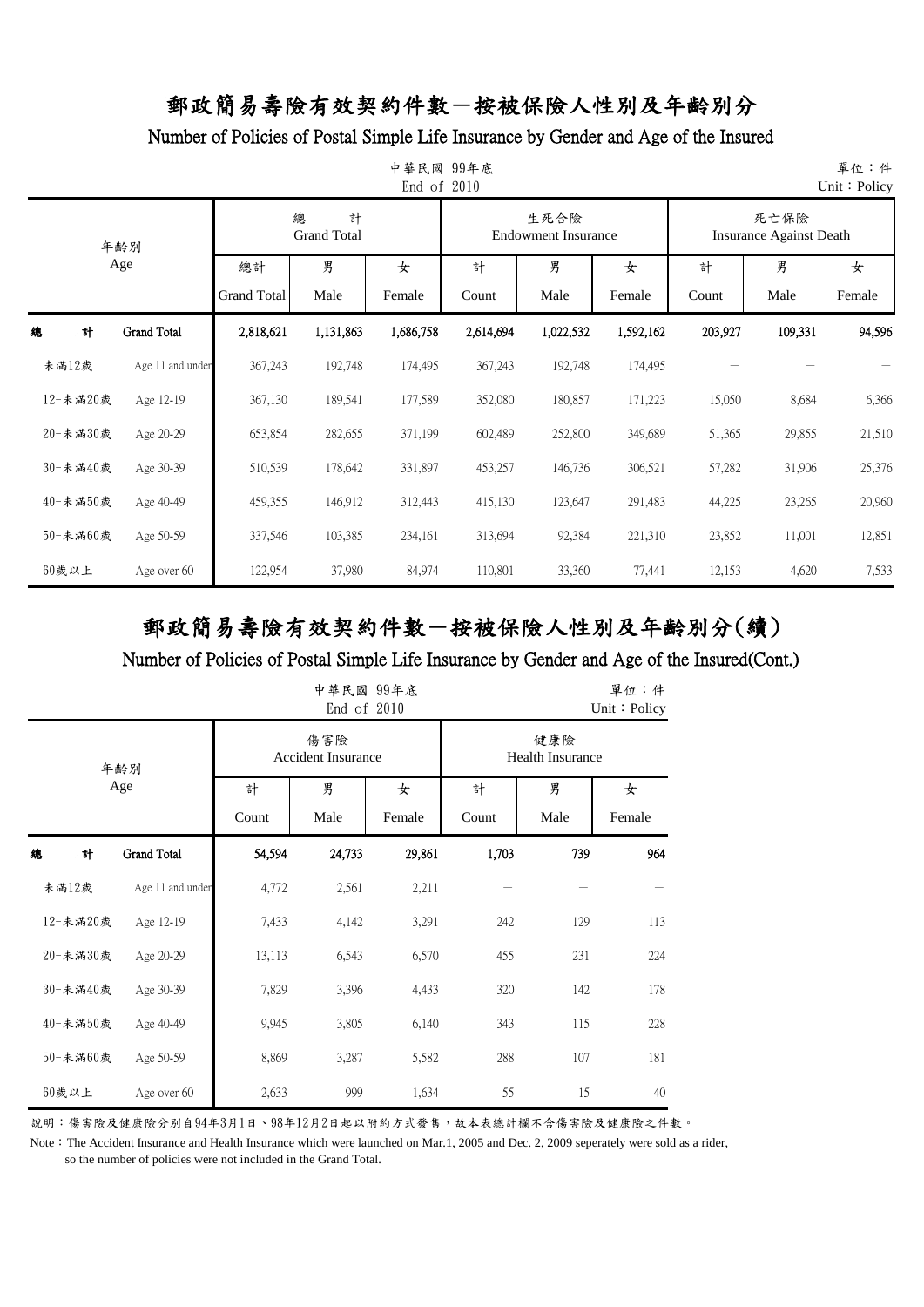### Number of Policies of Postal Simple Life Insurance by Gender and Age of the Insured

|            |                    |                    | 中華民國 98年底<br>End of 2009 |           |           |                                    | 單位:件<br>Unit: Policy |  |  |
|------------|--------------------|--------------------|--------------------------|-----------|-----------|------------------------------------|----------------------|--|--|
|            |                    | 總                  | 計<br><b>Grand Total</b>  |           |           | 生死合險<br><b>Endowment Insurance</b> |                      |  |  |
| 年齢別<br>Age |                    | 總計                 | 男                        | 女         | 計         | 男                                  | 女                    |  |  |
|            |                    | <b>Grand Total</b> | Male                     | Female    | Count     | Male                               | Female               |  |  |
| 計<br>總     | <b>Grand Total</b> | 2,766,571          | 1,130,350                | 1,636,221 | 2,562,038 | 1,020,352                          | 1,541,686            |  |  |
| 未満12歲      | Age 11 and under   | 402,360            | 211,429                  | 190,931   | 402,360   | 211,429                            | 190,931              |  |  |
| 12-未滿20歲   | Age 12-19          | 372,564            | 192,676                  | 179,888   | 357,457   | 183,945                            | 173,512              |  |  |
| 20-未満30歲   | Age 20-29          | 640,361            | 277,535                  | 362,826   | 589,111   | 247,710                            | 341,401              |  |  |
| 30-未滿40歲   | Age 30-39          | 476,988            | 169,424                  | 307,564   | 419,549   | 137,370                            | 282,179              |  |  |
| 40-未滿50歲   | Age 40-49          | 444,671            | 144,867                  | 299,804   | 400,496   | 121,409                            | 279,087              |  |  |
| 50-未滿60歲   | Age 50-59          | 318,451            | 98,636                   | 219,815   | 294,401   | 87,504                             | 206,897              |  |  |
| $60$ 歲以上   | Age over 60        | 111,176            | 35,783                   | 75,393    | 98,664    | 30,985                             | 67,679               |  |  |

### 郵政簡易壽險有效契約件數-按被保險人性別及年齡別分(續)

Number of Policies of Postal Simple Life Insurance by Gender and Age of the Insured(Cont.)

|            |                  |         | 中華民國 98年底<br>End of 2009       |        |                                  |        | 單位:件<br>Unit: Policy |  |
|------------|------------------|---------|--------------------------------|--------|----------------------------------|--------|----------------------|--|
|            |                  | 死亡保險    | <b>Insurance Against Death</b> |        | 傷害險<br><b>Accident Insurance</b> |        |                      |  |
| 年齢別<br>Age |                  | 計       | 男                              | 女      | 計                                | 合計     | 女                    |  |
|            |                  | Count   | Male                           | Female | Count                            | Total  | Female               |  |
| 計<br>總     | Grand Total      | 204,533 | 109,998                        | 94,535 | 53,097                           | 24,122 | 28,975               |  |
| 未滿12歲      | Age 11 and under |         |                                |        | 5,205                            | 2,813  | 2,392                |  |
| 12-未滿20歲   | Age 12-19        | 15,107  | 8,731                          | 6,376  | 7,262                            | 4,052  | 3,210                |  |
| 20-未満30歲   | Age 20-29        | 51,250  | 29,825                         | 21,425 | 12,583                           | 6,280  | 6,303                |  |
| 30-未滿40歲   | Age 30-39        | 57,439  | 32,054                         | 25,385 | 7,435                            | 3,222  | 4,213                |  |
| 40-未滿50歲   | Age 40-49        | 44,175  | 23,458                         | 20,717 | 9,589                            | 3,660  | 5,929                |  |
| 50-未滿60歲   | Age 50-59        | 24,050  | 11,132                         | 12,918 | 8,503                            | 3,126  | 5,377                |  |
| 60歲以上      | Age over 60      | 12,512  | 4,798                          | 7,714  | 2,520                            | 969    | 1,551                |  |

說明:傷害險及健康險分別自94年3月1日、98年12月2日起以附約方式發售,故本表總計欄不含傷害險及健康險之件數。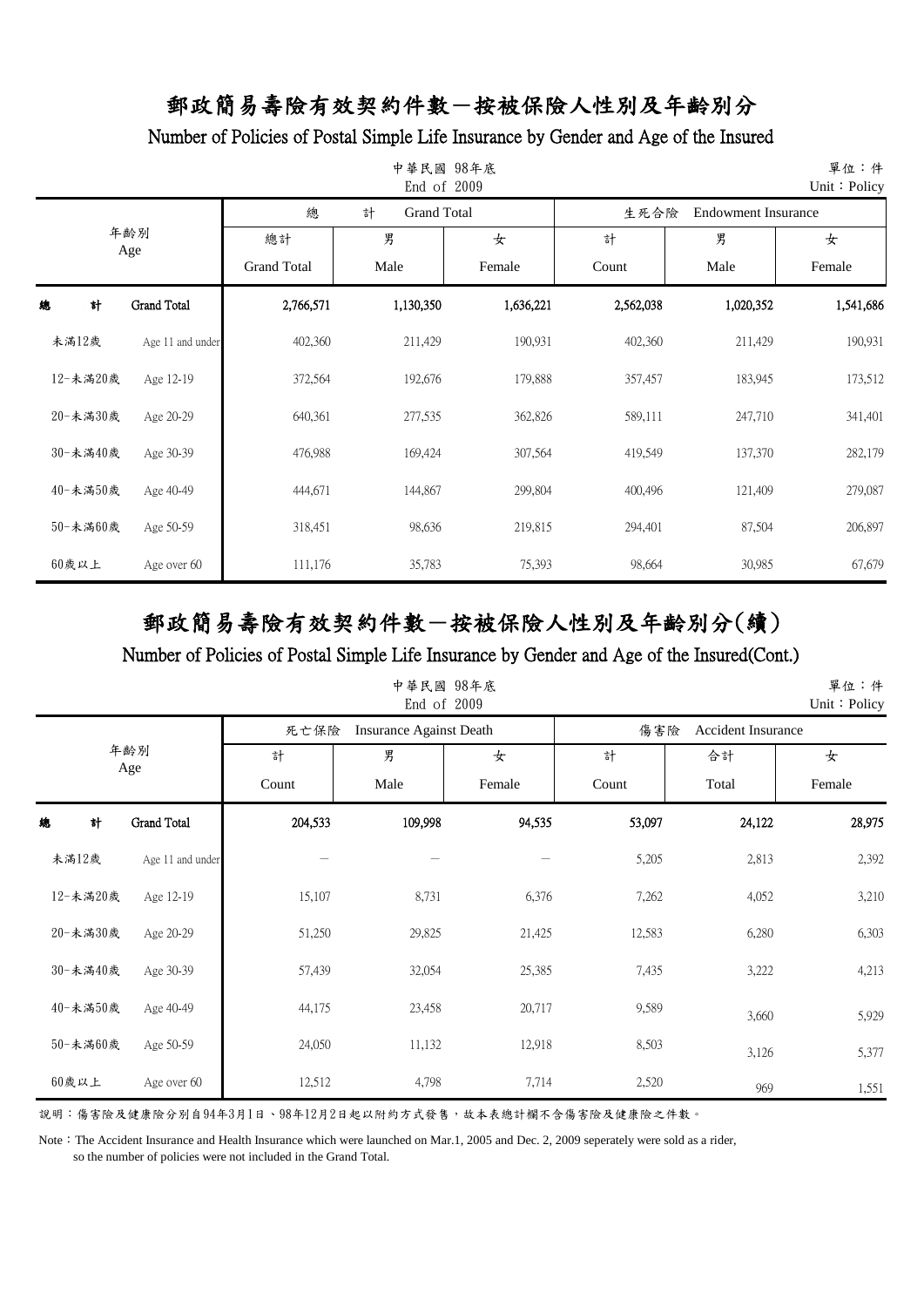### Number of Policies of Postal Simple Life Insurance by Gender and Age of the Insured

| 單位:件<br>中華民國 97年底<br>End of 2008<br>Unit: Policy |                  |                    |                         |           |                                    |         |           |  |
|--------------------------------------------------|------------------|--------------------|-------------------------|-----------|------------------------------------|---------|-----------|--|
|                                                  |                  | 總                  | 計<br><b>Grand Total</b> |           | 生死合險<br><b>Endowment Insurance</b> |         |           |  |
|                                                  | 年齢別              | 總計                 | 男                       | 女         | 計                                  | 男       | 女         |  |
| Age                                              |                  | <b>Grand Total</b> | Male                    | Female    | Count                              | Male    | Female    |  |
| 計<br>總                                           | Grand Total      | 2,508,002          | 1,032,593               | 1,475,409 | 2,308,079                          | 924,202 | 1,383,877 |  |
| 未滿12歲                                            | Age 11 and under | 361,576            | 190,113                 | 171,463   | 361,576                            | 190,113 | 171,463   |  |
| 12-未滿20歲                                         | Age 12-19        | 332,590            | 172,689                 | 159,901   | 317,646                            | 164,035 | 153,611   |  |
| 20-未滿30歲                                         | Age 20-29        | 568,744            | 248,955                 | 319,789   | 519,712                            | 219,973 | 299,739   |  |
| 30-未滿40歲                                         | Age 30-39        | 428,247            | 155,780                 | 272,467   | 371,666                            | 123,990 | 247,676   |  |
| 40-未滿50歲                                         | Age 40-49        | 410,686            | 136,193                 | 274,493   | 367,346                            | 113,011 | 254,335   |  |
| 50-未滿60歲                                         | Age 50-59        | 296,261            | 93,011                  | 203,250   | 272,886                            | 82,135  | 190,751   |  |
| $60$ 歲以上                                         | Age over 60      | 109,898            | 35,852                  | 74,046    | 97,247                             | 30,945  | 66,302    |  |

### 郵政簡易壽險有效契約件數-按被保險人性別及年齡別分(續)

Number of Policies of Postal Simple Life Insurance by Gender and Age of the Insured(Cont.)

|            |                  |         | 中華民國 97年底<br>End of 2008       |        |        |                           | 單位:件<br>Unit: Policy |  |  |
|------------|------------------|---------|--------------------------------|--------|--------|---------------------------|----------------------|--|--|
|            |                  | 死亡保險    | <b>Insurance Against Death</b> |        |        | 傷害險<br>Accident Insurance |                      |  |  |
| 年齢別<br>Age |                  | 計       | 男                              | 女      | 計      | 合計                        | 女                    |  |  |
|            |                  | Count   | Male                           | Female | Count  | Total                     | Female               |  |  |
| 總<br>計     | Grand Total      | 199,923 | 108,391                        | 91,532 | 50,641 | 22,960                    | 27,681               |  |  |
| 未滿12歲      | Age 11 and under |         |                                |        | 4,987  | 2,680                     | 2,307                |  |  |
| 12-未滿20歲   | Age 12-19        | 14,944  | 8,654                          | 6,290  | 6,856  | 3,799                     | 3,057                |  |  |
| 20-未満30歲   | Age 20-29        | 49,032  | 28,982                         | 20,050 | 11,864 | 5,942                     | 5,922                |  |  |
| 30-未滿40歲   | Age 30-39        | 56,581  | 31,790                         | 24,791 | 7,110  | 3,080                     | 4,030                |  |  |
| 40-未滿50歲   | Age 40-49        | 43,340  | 23,182                         | 20,158 | 9,220  | 3,529                     | 5,691                |  |  |
| 50-未満60歲   | Age 50-59        | 23,375  | 10,876                         | 12,499 | 8,171  | 2,991                     | 5,180                |  |  |
| 60歲以上      | Age over 60      | 12,651  | 4,907                          | 7,744  | 2,433  | 939                       | 1,494                |  |  |

說明:傷害險自94年3月1日起以附約方式發售,故本表總計欄不含傷害險之件數。

Note: The Accident Insurance which was launched on Mar.1, 2005 seperately was sold as a rider, so the number of policies were not included in the Grand Total.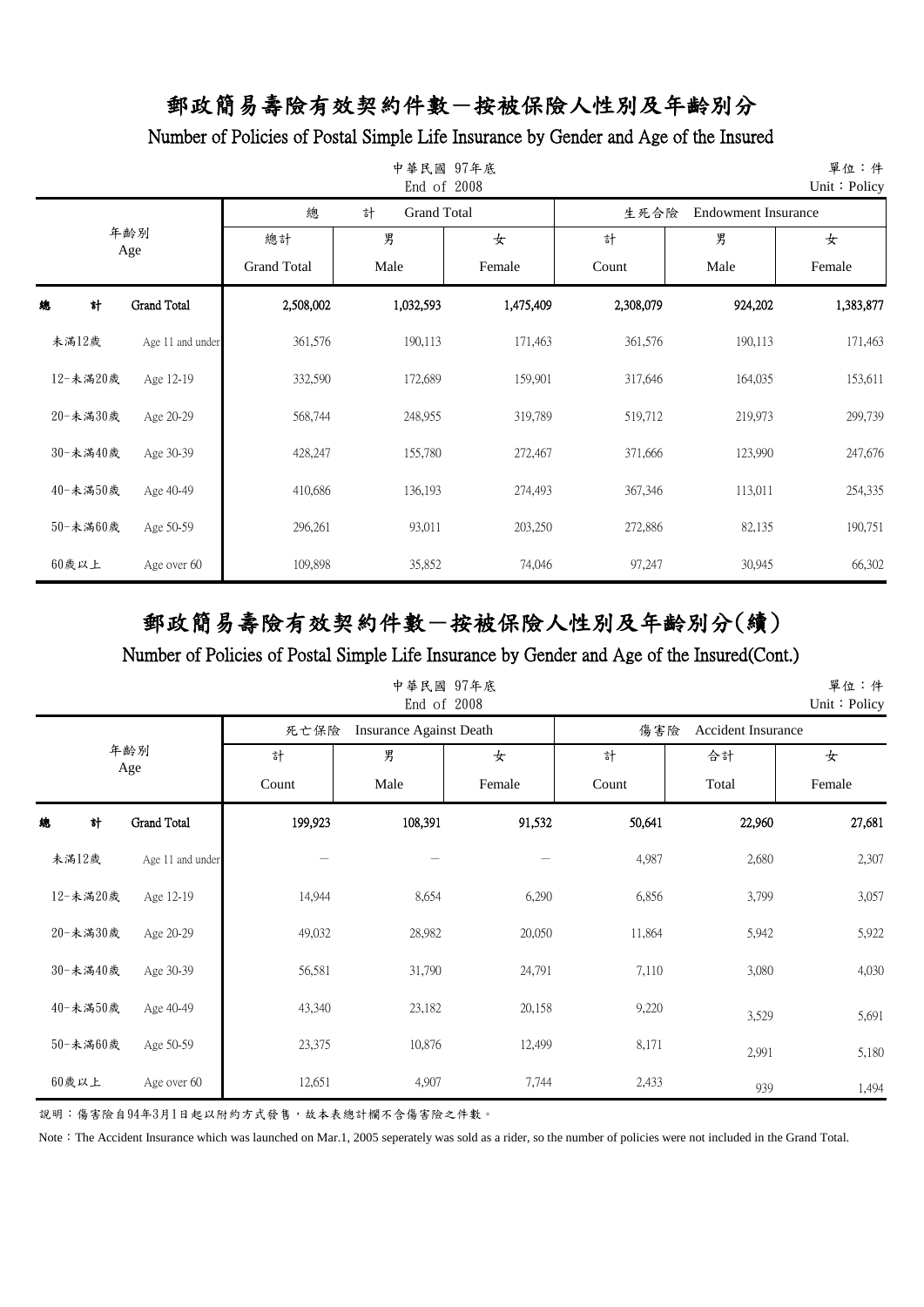### Number of Policies of Postal Simple Life Insurance by Gender and Age of the Insured

|            |                  |                    | 中華民國 96年底<br>End of 2007 |           |           |                            | 單位:件<br>Unit: Policy |
|------------|------------------|--------------------|--------------------------|-----------|-----------|----------------------------|----------------------|
|            |                  | 總                  | 計<br><b>Grand Total</b>  |           | 生死合險      | <b>Endowment Insurance</b> |                      |
| 年齢別<br>Age |                  | 總計                 | 男                        | 女         | 計         | 男                          | 女                    |
|            |                  | <b>Grand Total</b> | Male                     | Female    | Count     | Male                       | Female               |
| 總<br>計     | Grand Total      | 2,481,459          | 1,022,315                | 1,459,144 | 2,285,748 | 915,514                    | 1,370,234            |
| 未滿12歲      | Age 11 and under | 331,027            | 174,449                  | 156,578   | 331,027   | 174,449                    | 156,578              |
| 12-未滿20歲   | Age 12-19        | 351,117            | 181,964                  | 169,153   | 336,104   | 173,269                    | 162,835              |
| 20-未満30歲   | Age 20-29        | 585,890            | 251,731                  | 334,159   | 538,728   | 223,543                    | 315,185              |
| 30-未滿40歲   | Age 30-39        | 435,994            | 157,270                  | 278,724   | 380,122   | 125,742                    | 254,380              |
| 40-未滿50歲   | Age 40-49        | 410,736            | 138,332                  | 272,404   | 368,437   | 115,539                    | 252,898              |
| 50-未満60歲   | Age 50-59        | 270,598            | 86,392                   | 184,206   | 247,886   | 75,765                     | 172,121              |
| $60$ 歲以上   | Age over 60      | 96,097             | 32,177                   | 63,920    | 83,444    | 27,207                     | 56,237               |

### 郵政簡易壽險有效契約件數-按被保險人性別及年齡別分(續)

Number of Policies of Postal Simple Life Insurance by Gender and Age of the Insured(Cont.)

|            |                  |         | 中華民國 96年底<br>End of 2007       |        |        |                    | 單位:件<br>Unit: Policy |
|------------|------------------|---------|--------------------------------|--------|--------|--------------------|----------------------|
|            |                  | 死亡保險    | <b>Insurance Against Death</b> |        | 傷害險    | Accident Insurance |                      |
| 年齢別<br>Age |                  | 計       | 男                              | 女      | 計      | 合計                 | 女                    |
|            |                  | Count   | Male                           | Female | Count  | Total              | Female               |
| 總<br>計     | Grand Total      | 195,711 | 106,801                        | 88,910 | 41,806 | 18,964             | 22,842               |
| 未滿12歲      | Age 11 and under |         |                                |        | 4,524  | 2,429              | 2,095                |
| 12-未滿20歲   | Age 12-19        | 15,013  | 8,695                          | 6,318  | 5,815  | 3,192              | 2,623                |
| 20-未満30歲   | Age 20-29        | 47,162  | 28,188                         | 18,974 | 9,704  | 4,772              | 4,932                |
| 30-未滿40歲   | Age 30-39        | 55,872  | 31,528                         | 24,344 | 5,902  | 2,544              | 3,358                |
| 40-未滿50歲   | Age 40-49        | 42,299  | 22,793                         | 19,506 | 7,578  | 2,924              | 4,654                |
| 50-未満60歲   | Age 50-59        | 22,712  | 10,627                         | 12,085 | 6,400  | 2,384              | 4,016                |
| 60歲以上      | Age over 60      | 12,653  | 4,970                          | 7,683  | 1,883  | 719                | 1,164                |

說明:傷害險自94年3月1日起以附約方式發售,故本表總計欄不含傷害險之件數。

Note: The Accident Insurance which was launched on Mar.1, 2005 seperately was sold as a rider, so the number of policies were not included in the Grand Total.